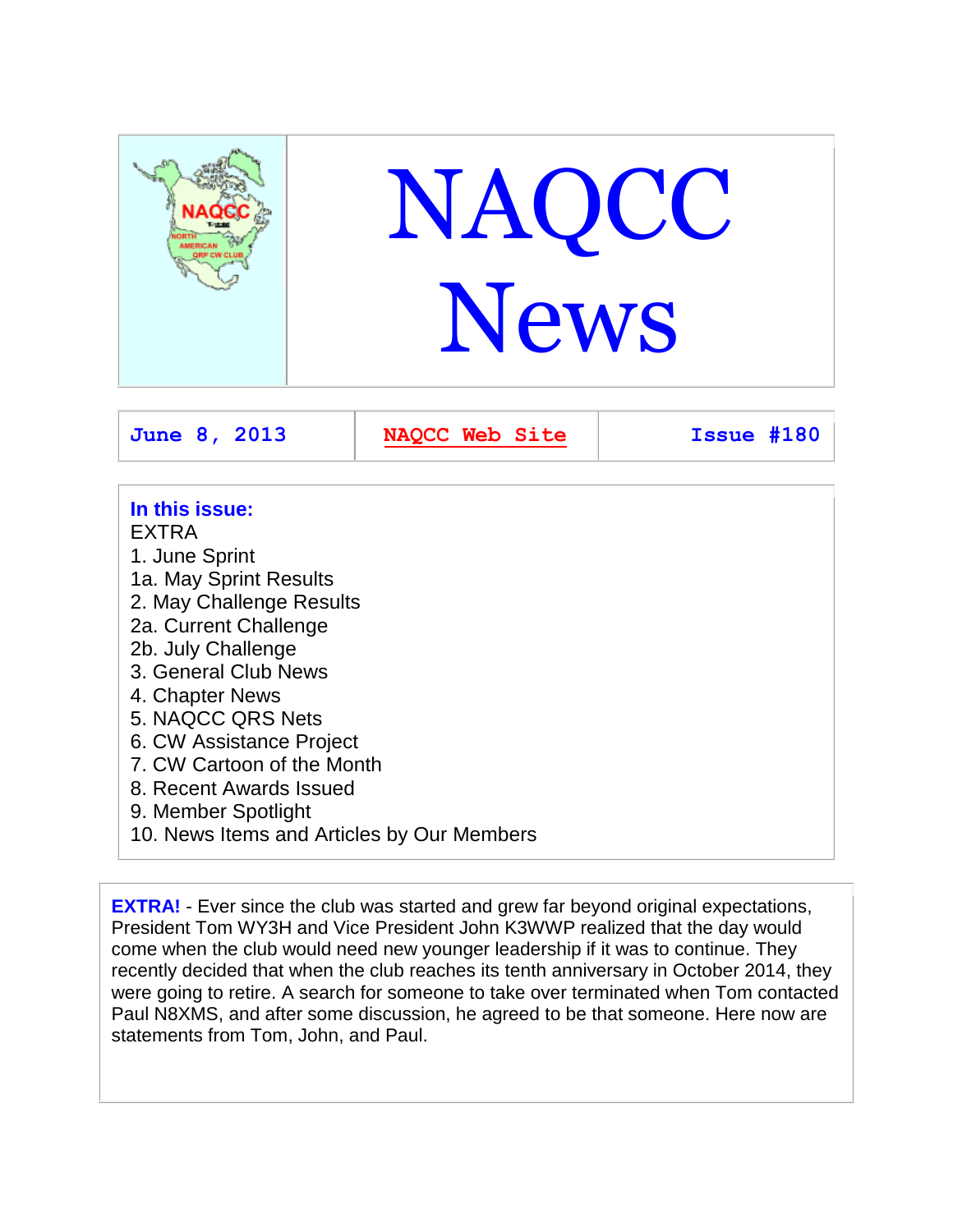**FROM TOM WY3H** - Hello fellow NAQCC members. It is with a twinge of sadness and yet with a sense of relief that I write this communication to you. Several months ago I had seriously considered resigning as NAQCC president, primarily due to several ongoing health problems. In December, 2012 I had leg surgery at the VA Hospital in Pittsburgh and am facing another possible surgery in the near future. Among other things, I also have diabetes and a very high blood pressure problem. At this writing I am no longer permitted to drive due to health issues. Almost needless to say all this limits the time I have to devote to amateur radio, not to mention a host of other things, including my beloved wife, our family: six children, two step children, 11 grandchildren and two great grandchildren, and our 22-acre property. So far I also remain active as a member of the board of directors of the Mechling-Shakley Veterans Center and active in several veterans' organizations, and a religious organization for which I put in a lot of time.

I had contacted Paul, N8XMS, to ask him if, when I resigned, he would assume the vice president position thus allowing John, K3WWP, to become (rightfully so) president. After a bit of discussion Paul reluctantly agreed. However, after discussing my decision with John, he came up with an alternative proposal. John also expressed his desire to retire as vice president. His proposal was for the both of us to remain in office until just after the NAQCC's 10th anniversary sprint in October, 2014. After that, John and I would both retire and Paul would assume the presidency.

Why would we both retire as key officers from a club that the two us founded nearly nine years ago? Well, John and I are both approaching 70 years old. Let's face it. It may be a few months, a year, several years, whenever, but eventually us "old fogies" will be trying to work DX from a place no one has yet worked. A far, far away place that all of us hope to attain after our time on earth comes to an end.

John and I are both concerned about the future of the NAQCC after we go into the silent key mode or just get too old and senile to know what we are doing. We should be concerned, after all, the NAQCC is "our baby."

So the decisions are made and what now? We need members to step forward and volunteer to assume various positions. Primarily, we need a vice president. (We also need more members to help Craig run the slow speed nets; come up with monthly challenge ideas, plan and organize the NAQCC's anniversary sprint and special event every October, etc. etc.). If any member is interested in becoming vice president or taking any position, please e-mail me at: yoel@windstream.net. John and I will review the emails and share them with Paul.

Let's not forget the fact that the NAQCC is, beyond doubt, the most unique amateur radio club in the world, and, the largest of its kind. No other club is devoted to QRP, CW operation and encouraging the use of straight keys or bugs and simple wire antennas. We are it, and please don't forget that the NAQCC membership list is nearing the 7,000 mark.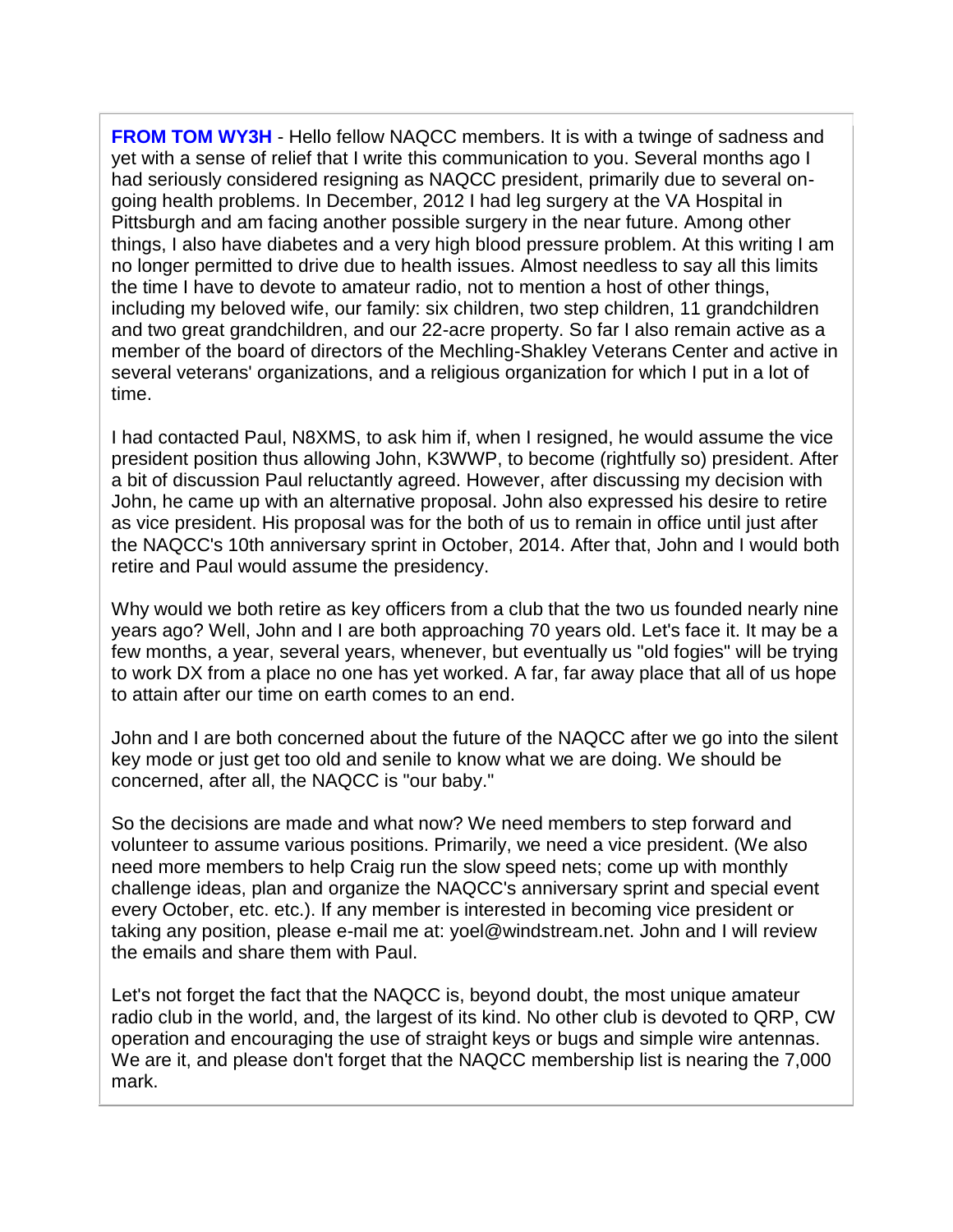The decision that John and I have made in no way expresses any dissatisfaction with the NAQCC. We intend to remain active, enthusiastic, and supportive members. We hope (still uncertain) to be at the Dayton Ham Fest in May 2014 representing the NAQCC. Moreover, this June, we will have an ARRL 2013 Field Day event on my property in Manor Township, Armstrong County Pa., using the N3AQC call. Almost needless to say the field day event will be 100-percent QRP, CW. Please listen for us.

I wish to thank all of our members for their devotion and being a part of the NAQCC. BEST 73/72, Tom, WY3H.

**FROM JOHN K3WWP** - While it has been a great source of enjoyment to do all the work I have done for the NAQCC, I am not getting any younger. It is more of a chore each month to keep up with all the work. Fortunately we have gained several very good helpers along the way to ease the workload. Still, I realize that everyone reaches the point when it is time to put aside work and retire. I had thought of retiring when I reached 70 in 2015. However, completely independent of my thoughts, Tom approached me one day and said he wanted to retire as President, and let me move up to President. I told him that I had also been considering retirement. After some discussion, we agreed on both of us retiring when the club reached 10 years of age in October 2014.

So between now and then, we are going to work on transitioning the club affairs to Paul N8XMS. One of the conditions Paul set for taking over was that he didn't think he would have the time nor be capable of doing all the things that I do for the club. So we are going to look for additional helpers and/or have our current helpers take over a bit more of the work associated with the chores they do now. Just as a single example, since our awards manager John KK1X also maintains a membership database so he can send out the awards, he has agreed to take over sending out our welcome email to new members - something I had been doing. There will be other such instances like that as we try to spread out my workload as evenly as possible so it doesn't become too much of a burden for any one person. So we will be contacting each of our helpers in the coming weeks and months to see what else they can easily take over. Fortunately each one is very capable and a hard worker, so the transition should go smoothly.

Even after I retire, I plan to continue to manage our monthly sprints as I do now. I also may be the main overall webmaster although hopefully other members will handle individual web pages as Hap, Corey, Andy, Jerry, and John are doing now with our sprint, challenge, awards, poll pages.

One big task that Paul will be taking over immediately is newsletter editor. This will be the last newsletter that I will be putting together. It's hard to believe I've done 180 of them. The saying is true that time does fly. This will also be the last newsletter that will be in HTML format. Paul says he is not all that familiar with HTML, and would prefer to do the newsletters in PDF format. Hopefully that will work out well. If you currently don't have a .pdf reader, there are many good free ones available via the Internet.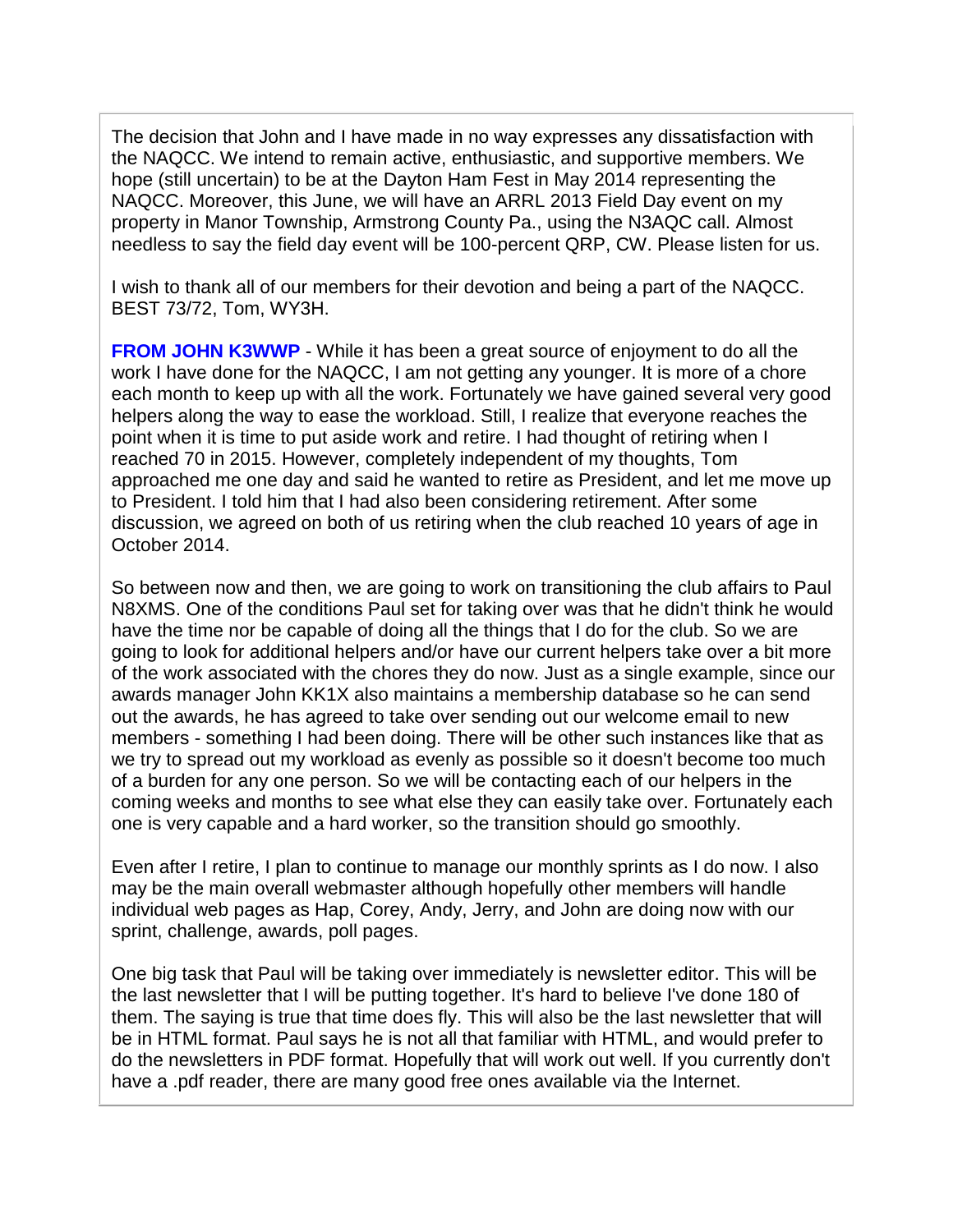It has been (and will be for the next few months) a pleasure working with all of our members. Over 99% of all comments received over the soon to be 10 years have been very positive ones. I especially enjoy the ones that express the tremendous amount of joy they've gotten learning that QRP/CW/simple wire antennas do work, and work well from participating in our club activities. Thank you for all the comments. I tried to answer all personally, but at times they just became to many to do so. Let this be my thanks to you now, if I did miss a personal response.

Since neither Tom nor I are leaving immediately, we'll obviously be saying more about the transition in the coming months' newsletters. So let me close my part now and present this bio of our new leader Paul N8XMS. Paul was one of our 'charter' members when we had our explosive growth in the first few months following the inception of the club and signed up over 700 members in that time. He has been a regular participant in our sprints, challenges, and awards when his duties working in the school system would permit. Let me just check now and give you some figures. Paul has participated in 63 of our 103 regular monthly sprints. He has participated in 67 of our challenges. That's 67 out of the last 70 - missing only two FD challenges and one other in that span since November 2007. As far as our awards go, he has the following:

Friendship Club # 17 endorsed for 700 points

1000 MPW # 69 and 101

Participation Award for 2012 (W8), 2011 (W8), 2010 (East USA), 2009 (East USA), earning the maximum of 36 points in each of those years as well as the FREE FISTS membership for 2010

2XQRP # 12, endorsed for the maximum 1,000 points

Alphabet Prefix USA # 7, Honor Roll (WORLD) for 224 prefixes, Honor Roll (USA) for 113 prefixes

DXCC Category A # 10

Suffix Words SWA # 2, Honor Roll SWA 200 WAC # 22 WAS # 19

Whew, that's quite a resume, and speaks volumes about our new club manager. Now let's hear from him.

**FROM PAUL N8XMS** - I was first licensed during my sophomore year in high school in 1970. We lived in Sioux Falls, SD and my call was WN0BJC. My grandfather, W0MA, lived in Leavenworth, KS and was my long-distance "Elmer." Locally, my junior high

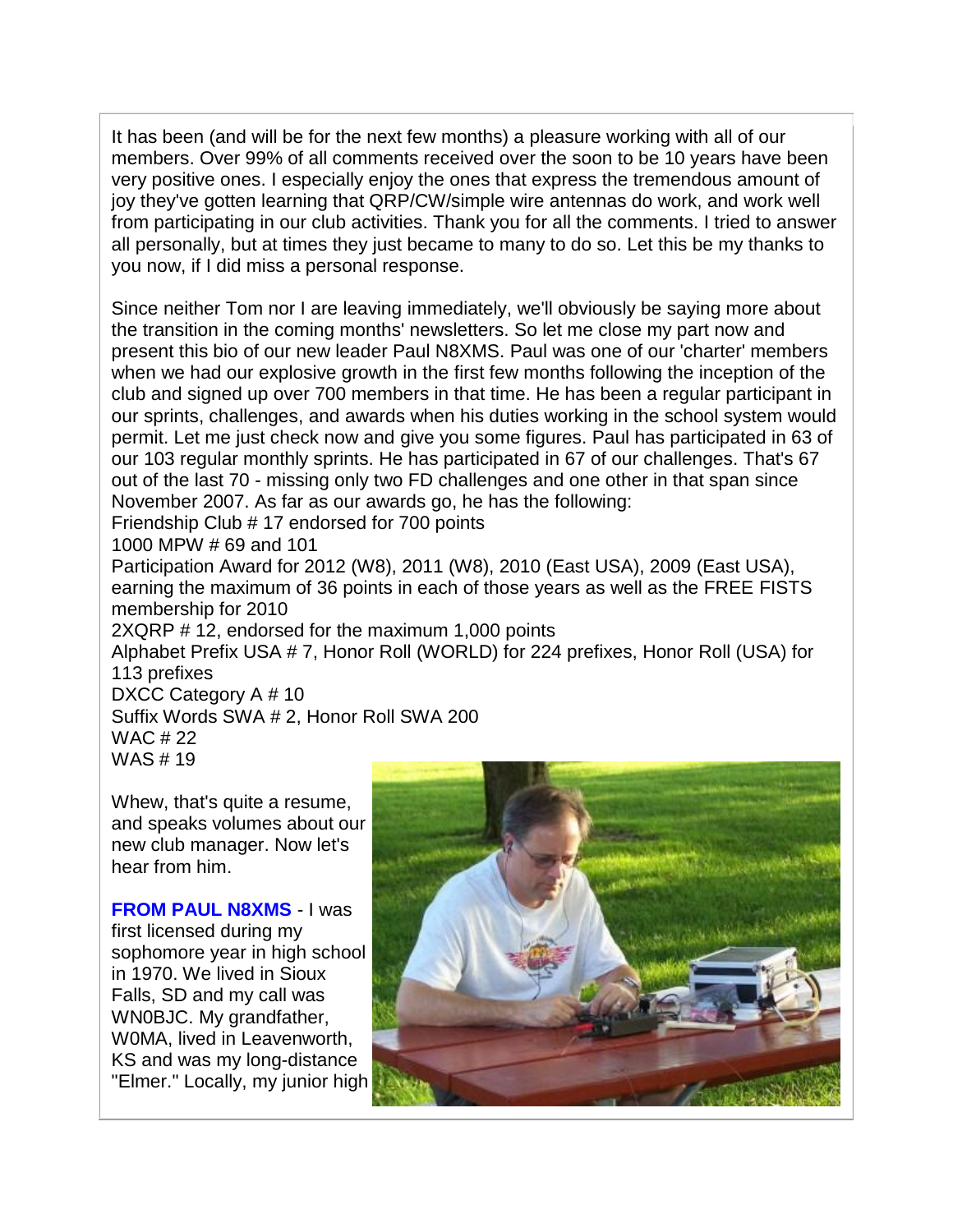shop teacher, Bob Shuck, and the other members of the Sioux Falls ARC helped me to learn Morse code and study for my ticket.

My Novice station consisted of a huge old Hammarlund HQ-170 receiver that my grandfather gave me and an even older Heathkit AT-1 that Mr. Shuck loaned me. My antenna was a low, short, random-wire with a homebrew transmatch. I had two 40 meter crystals and of course a straight key. With this setup I was able to work throughout the Midwest, but almost never out of my own time zone, and I never worked any DX. I remember being amazed and a little jealous when a buddy of mine worked a California station for his first QSO with his new Heathkit HW-16.

I was only on the air from Sioux Falls for a few months. My dad decided to go to graduate school so we moved to California, and a year later we moved to Michigan. Those moves took me off the air and my Novice license soon expired. College, career, and family all served to keep me away from the hobby for the next twenty-plus years. In 1993 I relearned the code, got my technician-plus ticket, and was given my current N8XMS callsign. Over the next few years I upgraded to General, Advanced, and Extra.

In 2001 my wife and I went on a vacation to the Smoky Mountains and we stayed near TenTec headquarters in Sevierville, TN. We stopped in for a tour of the factory and I ended up purchasing a little T-Kit 1320 QRP transceiver kit. (I couldn't afford an Omni for my vacation souvenir!) I semi-successfully built the radio but had to send it back to the factory for alignment. Interestingly enough, my very first QRP QSO with that 1320 was with a ham in California!

The 1320 started me down the path of my twin ham radio passions - kit building and QRP. Since then I have built several different QRP rigs. In 2003 I built an Elecraft K1 and shortly after that my QRO gear was mothballed and I became a QRPer exclusively.

My current rig is an Elecraft K2 feeding my original 1993 Cushcraft R7 vertical. (The K2 does have the SSB option but that was mainly done just because I wanted to keep building stuff. I think that I've only had one SSB QSO and a few dozen PSK31 contacts.) I also have an Elecraft KX1 for portable operations. I use both a straight key and paddle on a regular basis and sometimes hook up a vintage bug as well.

I am not much of a contester but I really do enjoy our NAQCC sprints. I also like working on our challenges each month. I work DX when I can, but would much rather have a nice CW chat than take 30-minutes to try to bust a pileup. I do most of my ragchewing on 40, 30, and 20 meters, and look for the DX on 17 through 10.

I am a retired high school math teacher. In addition to ham radio I enjoy travelling, reading, pencil puzzles, and day-hiking. I also have modest collections of pocket knives and antique slide rules. My wife and I are active in church and Bible study activities. We have two grown children and one very special granddaughter. Don't ask me about her unless you have a lot of time to look at pictures and listen to me brag!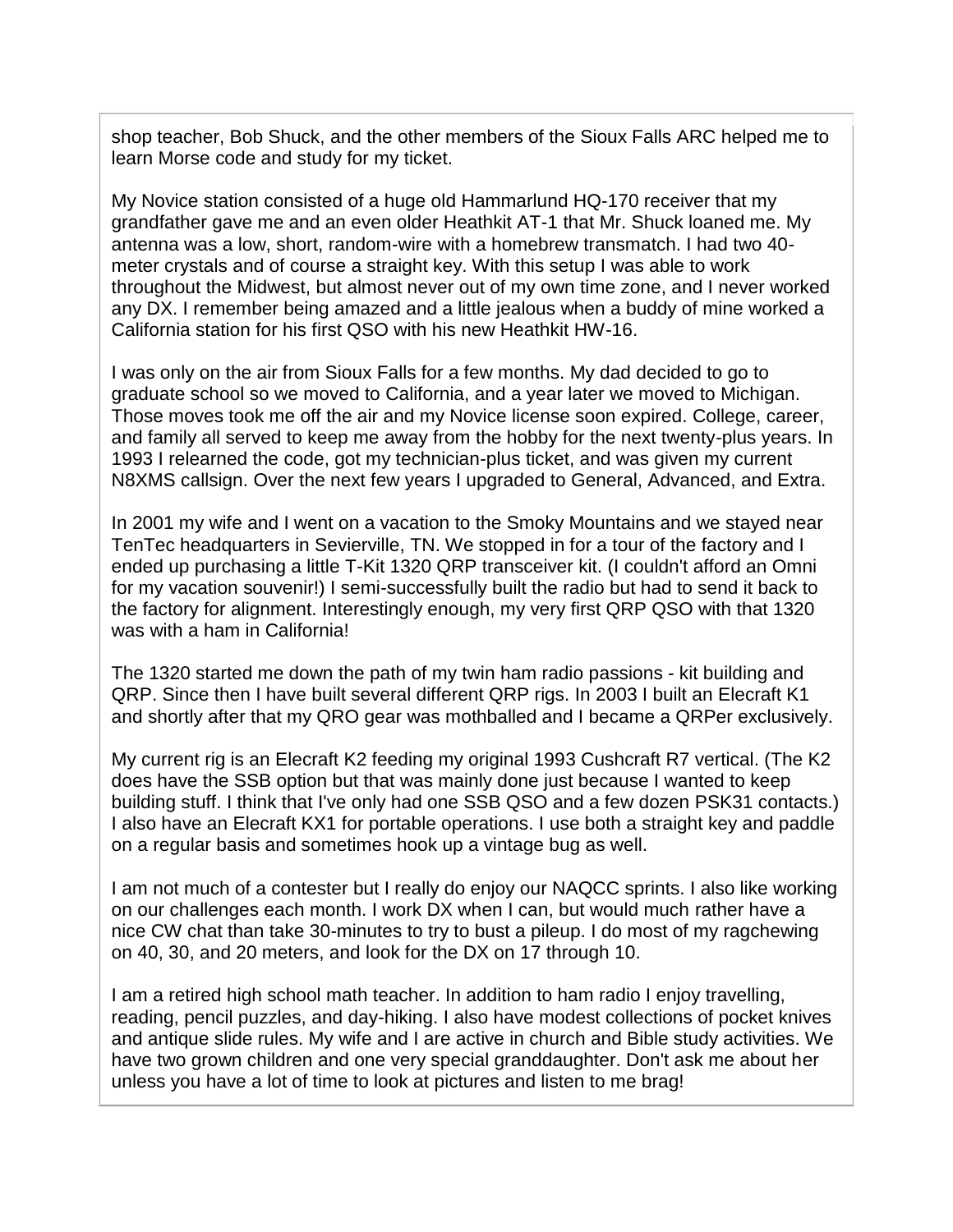73, Paul - N8XMS NAQCC #675

**1. JUNE SPRINT:** - Our June sprint is coming up next Tuesday evening June 11th local USA time, which as everyone should know converts to Wednesday 0030 to 0230Z.After last month, we're back on schedule with our alternating 2nd Tuesday / 3rd Wednesday schedule in even / odd numbered months. As you know last month we changed weeks because of the Dayton Hamvention. We need to get back on track this month and shoot past the 100 logs mark again. A lot of hams like to operate portable, and June would be a great month to put in a portable operation in our sprint with the warm weather and very late sunsets here in the eastern USA. It's also a vacation month, and you might like to take an hour or two off from the hectic vacation pace and relax in our sprint. They are relaxing with their laid-back non-frantic activity which we emphasize and encourage. Our goal is for you to participate and not particularly vie for those big scores. Of course if you do prefer scores with your participating, that's perfectly OK, and we have certificates for you if that is what you are after. I think that gives you enough reasons to be there next Tuesday evening. I hope to work you.

Oh, and we're adding something this month for those who do emphasize scoring. A certificate to the overall high-scorer who uses a bug, and one to the high scorer using anything other than a straight key or bug. We are doing that to help those who may be physically unable to use a straight key (or bug) for whatever reason. We will be incorporating that info into our rules soon.

As we always add, please read all the info in the Contests/Sprints section of the NAQCC web site so you will know everything you need to know about our sprints.

[Here's the link you need to get started.](http://naqcc.info/contests.html)



**1a. MAY SPRINT RESULTS:** - I guess we figured wrong about our May sprint. We thought changing the date by a week would allow those going to Dayton a chance to compete and thus keep our streak of 100+ logs sprints going. However we came up a bit short with only 97 logs from 151 participants. Hopefully it was only due to some folks being so used to our normal schedule that they didn't pay attention to the change. Conditions were good, so that shouldn't have been a factor. There were storms in parts of the country that could have prevented some members from operating. Anyway, enough speculation. Here are the statistics.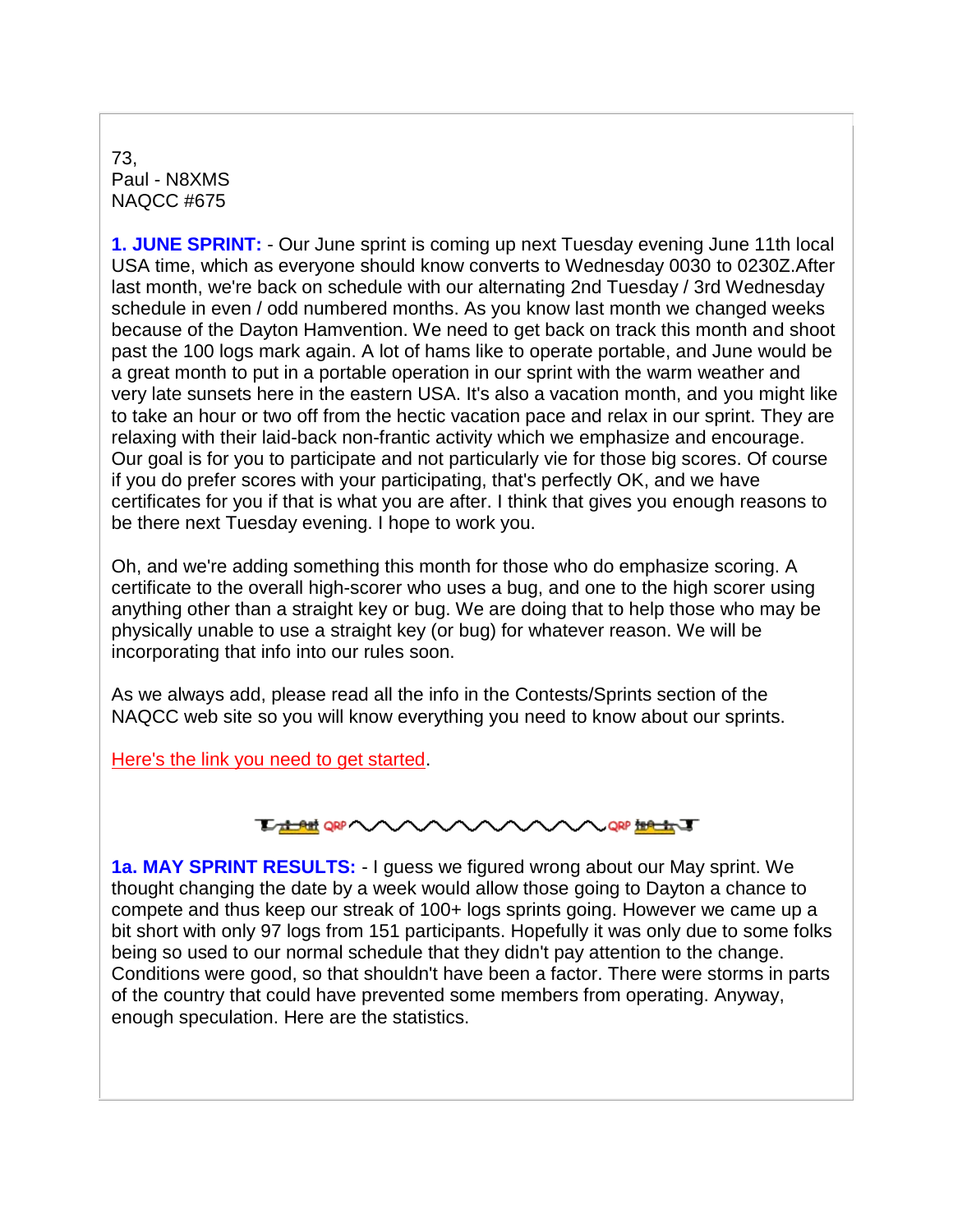| <b>Stats</b>        | <b>Month</b> | <b>Current Previous All-Time</b><br><b>Month</b> | <b>Record</b> | Mo/Yr |
|---------------------|--------------|--------------------------------------------------|---------------|-------|
| Logs                | 97           | 128                                              | 194           | 2/13  |
| <b>Participants</b> | 151          | 182                                              | 269           | 2/13  |
| <b>Total QSOs</b>   | 1,679        | 1,987                                            | 2,804         | 2/13  |
| Hour 1 QSOs         | 896          | 1,108                                            | 1,468         | 2/13  |
| Hour 2 QSOs         | 783          | 879                                              | 1,334         | 2/13  |
| 20M QSOs            | 735          | 1,052                                            | 1,056         | 8/12  |
| 40M QSOs            | 880          | 904                                              | 1,534         | 4/12  |
| 80M QSOs            | 64           | 228                                              | 1,417         | 2/13  |
| Avg QSOs per stn    | 17.3         | 15.5                                             | 19.3          | 9/11  |

| <b>CERTIFICATES</b>                                 |                   |                   |       |  |  |
|-----------------------------------------------------|-------------------|-------------------|-------|--|--|
| <b>SWA Category</b>                                 |                   |                   |       |  |  |
| <b>Division</b>                                     | 1 <sub>st</sub>   | 2nd               | 3rd   |  |  |
| W <sub>1</sub>                                      | WI1B              |                   |       |  |  |
| W <sub>2</sub>                                      | WK2T              | W <sub>2</sub> SH |       |  |  |
| W <sub>3</sub>                                      | K3WWP             |                   |       |  |  |
| W <sub>4</sub>                                      | K4ZGB             | N4SX              | K4ORD |  |  |
| W <sub>5</sub>                                      | N <sub>5</sub> NK |                   |       |  |  |
| W <sub>6</sub>                                      | NQ6EL             |                   |       |  |  |
| W <sub>7</sub>                                      | <b>WY7N</b>       |                   |       |  |  |
| W <sub>8</sub>                                      | KI8R              | AC8AP             |       |  |  |
| W <sub>9</sub>                                      | KB9ILT            |                   |       |  |  |
| W <sub>0</sub>                                      | <b>K0KCY</b>      |                   |       |  |  |
| VE5BCS -<br>Canada                                  |                   |                   |       |  |  |
| <b>DX</b>                                           |                   |                   |       |  |  |
| <b>Other Categories</b>                             |                   |                   |       |  |  |
| Gain                                                | K4BAI             | $\overline{a}$    |       |  |  |
| First time entrant high<br>scorer                   | NJ4V              |                   |       |  |  |
| Paddle/bug handle -<br>K1/K2 knob insert<br>drawing | <b>KE7YTE</b>     |                   |       |  |  |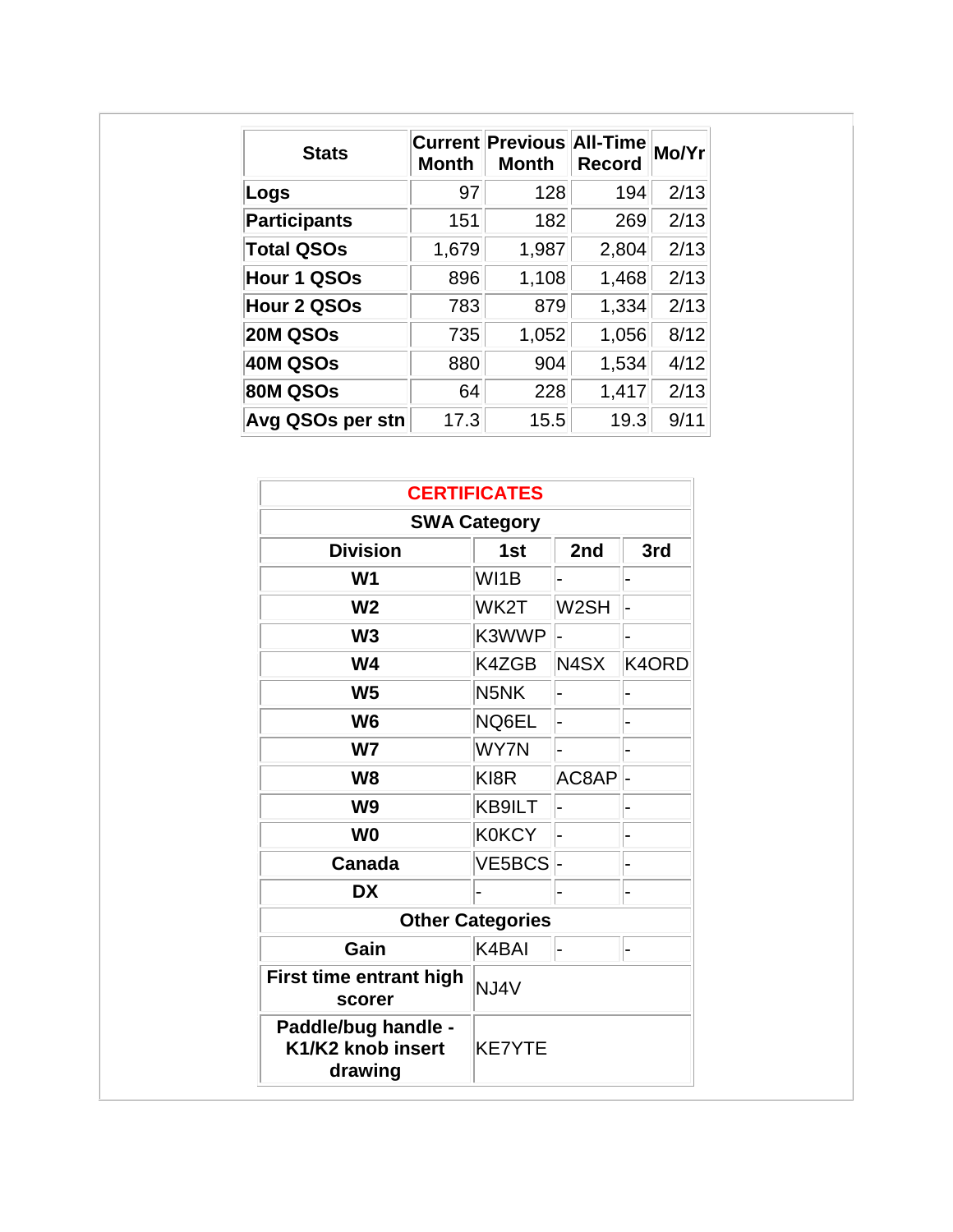Congratulations to all including winners and non-winners. Actually there are no nonwinners. Everyone who participated AND SENT IN A LOG is a winner because you have helped add to our voice shouting the praises of CW and QRP which shows the ham radio world that there are still many folks using and enjoying CW on the ham bands. That's one of our main goals here at the NAQCC.

Very special thanks to those who reported their results even though they made only a few QSO's. Your reports are equally important.

We welcome these 5 hams who submitted a sprint log for the first time. We hope they will continue to participate and report their results: NJ4V KF7WNS KA3IHS KE6K VE2ZA

SILVER LOGS: This is the first month for SILVER LOGS. In case you don't know, a SILVER LOG is simply one that is submitted in the precise required format.

There is a prize awarded to the one who has the most SILVER LOGS each year. This year it will be to the one who has the highest total of GOLDEN and SILVER LOGS. In case of a tie, the one having the most total QSOs for the year will be the winner.

SILVER LOGS were submitted by 80 of 97 participants this month. To see if you're one of them, check the results page.

Here's a Top 5 (+ ties) list of most SILVER/GOLDEN LOGs in 2013:

5 - tie among 9 members

Thanks to all SILVER LOGgers for making my cross-checking job that much easier. Remember anyone can very easily submit a SILVER LOG with just a bit of effort and checking on their part before submitting.

Here's a summary of the all-time number of GOLDEN LOGS:

| Year  | #GLs | #Logs | <b>%GOLDEN</b> |
|-------|------|-------|----------------|
| 2010  | 402  | 1076  | 37.4           |
| 2011  | 544  | 1317  | 41.3           |
| 2012  | 706  | 1471  | 48.0           |
| 2013  | 287  | 577   | 49.7           |
| Total | 1939 | 4441  | 43.7           |

And a summary of the all-time number of SILVER LOGS:

| Year | #SLs | #Logs                                 | <b>%SILVER</b> |                                                                                    |
|------|------|---------------------------------------|----------------|------------------------------------------------------------------------------------|
| 2013 | 80.  | 97                                    | 82.5           |                                                                                    |
|      |      | and a lot easier on my part to check. |                | As you see, it is much easier to get a SILVER LOG than it was to get a GOLDEN LOG, |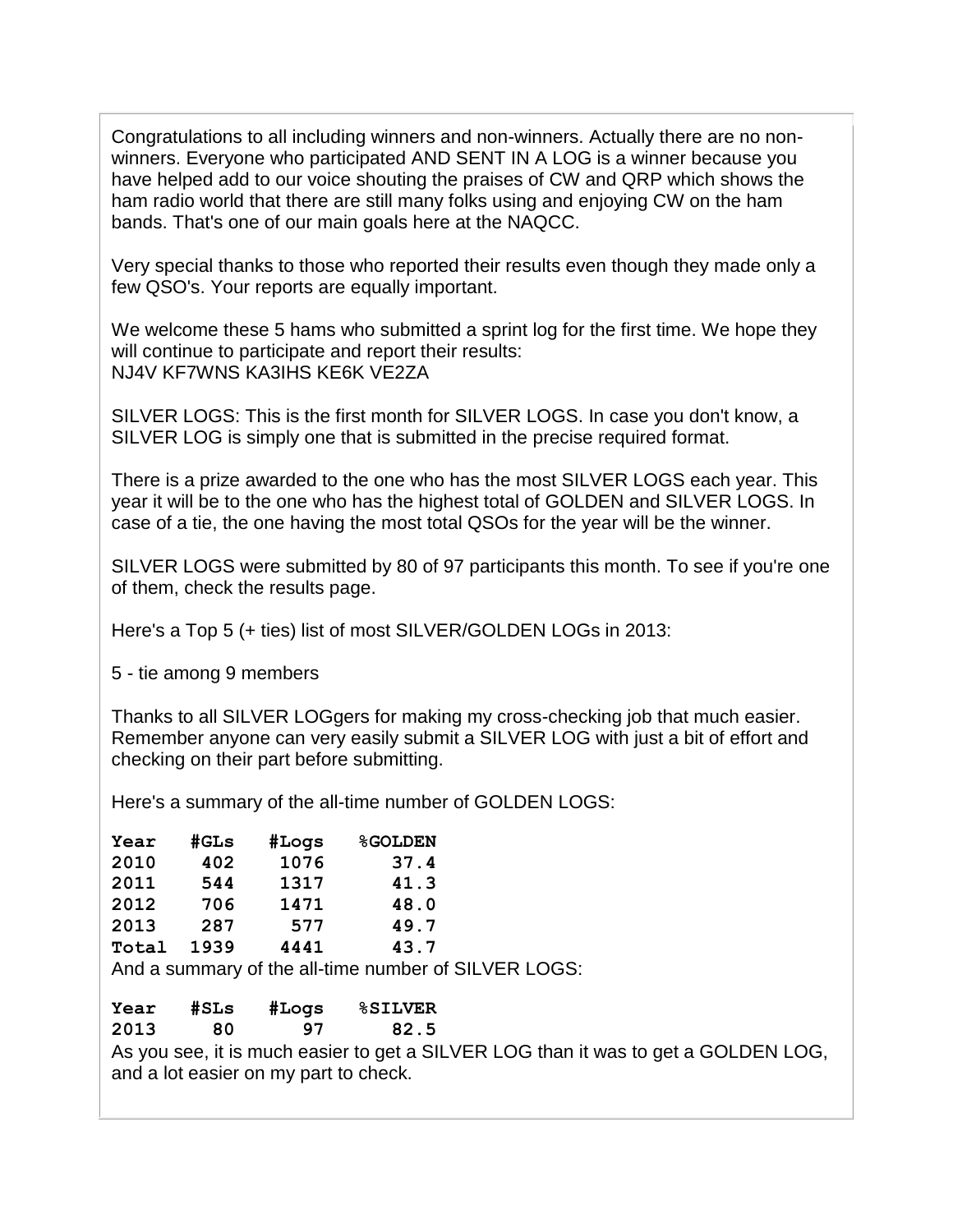Full sprint info [here.](http://naqcc.info/contests.html)

#### **TA ALL ORP NOW YOU WARE THE LINE OF STRAIGHT**

**2. MAY CHALLENGE RESULTS:** - Still a couple days left for submitting your May results. So far we have 10 who mastered the challenge and one other who came up a couple words short. I did the challenge with 100% DX (non-W/VE) calls, as did W2JEK. At a quick glance, a couple others had just one or two W/VE calls and the rest DX calls. That's great and a tribute to how well QRP and CW work.

#### **TAHEREAN AVAVAV AAAA** QRP ##<del>#</del>#

**2a. CURRENT CHALLENGE:** - The WARC bands challenge provides those who have said we should have more WARC band activity  $k8Di\odot$ an opportunity to have a challenge devoted to them as well as the rest of us. We hope everyone who has requested more WARC activity puts their log where their mouth is, so to speak, and reports their results this month.

# **TAME OR VAAAAAAAAAA** OR MAAT

**2b. JULY CHALLENGE:** - July's challenge was suggested by Gary K1YAN. He challenged members to make the names of various Vibroplex keys/bugs in a traditional alphabet style type challenge. Thanks Gary.

Full challenge info [here.](http://naqcc.info/challenges.html)



# **3. GENERAL CLUB NEWS:**

- Of course the big news is in the EXTRA section above, but there are also a couple other news items related to the change. We won't provide a list this month, but we have been successful in farming out some other chores to members in addition to those that already have been farmed out over the years. We will continue to ask for more helpers in the coming months. We've also made a couple of changes to the web site. Since no one ever reported any activity on Activity Days, we've dropped that feature from the club and the web site. We also see no signs of starting up the WAS Bear Hunt again, so that section was dropped from the site. Also it seemed to me that the QRS Nets page was kind of lost in the CW Assistance section so we gave it its own section. Since we have not had a winner in 15 months, we are also dropping the hidden call sign feature of the newsletter after this issue. More changes and adjustments will be forthcoming during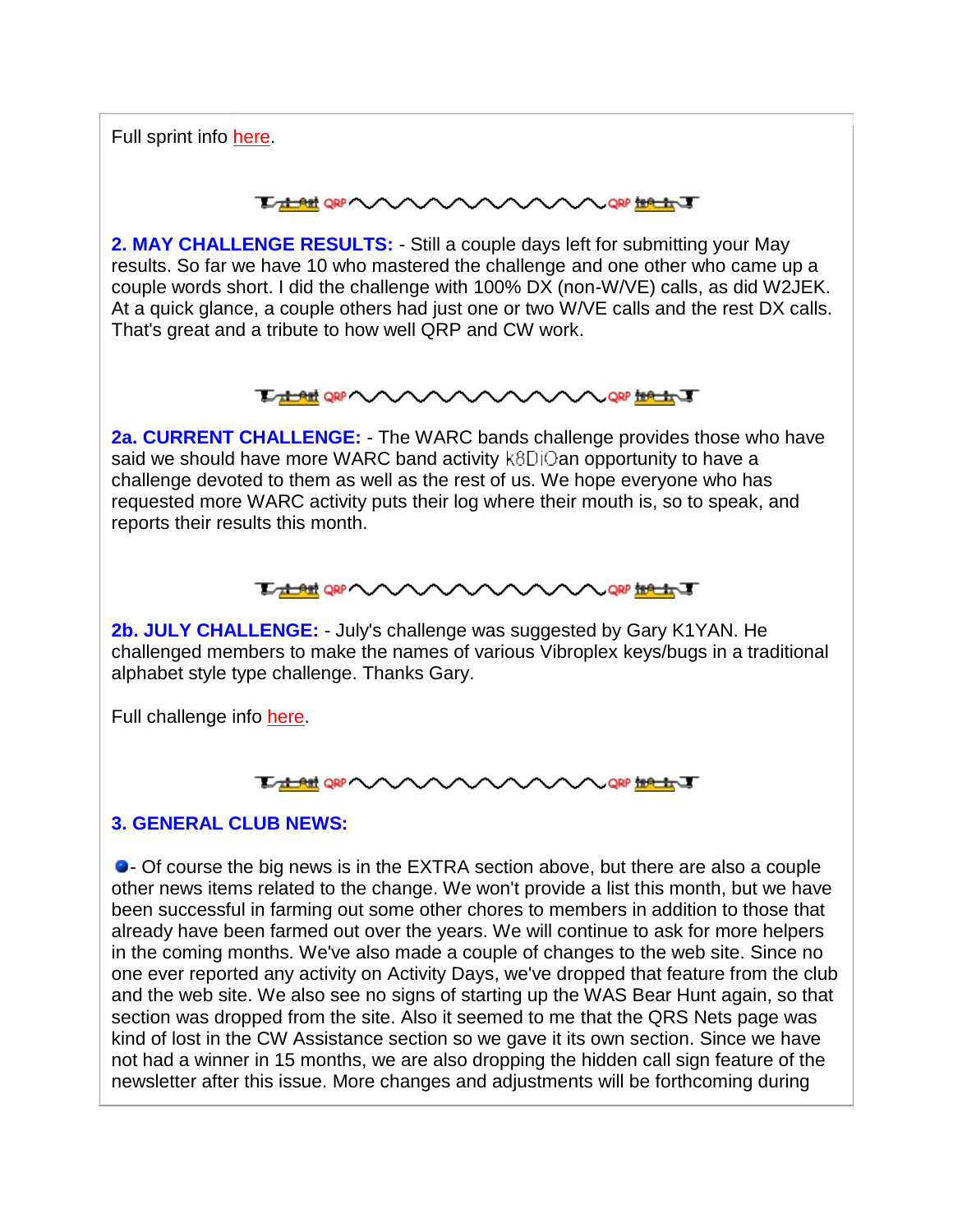the transition period.

- We're still signing up operators for our big on-air ninth anniversary week in October (6th through the 12th). However we still need a lot more. It's not too early to sign up now, because it is not a solid committment at this time, and you can always back out should something else turn up to prevent you from helping out with the celebration.

We are constantly signing up new members as those who enjoy QRP AND CW find out about the club. Perhaps for those new members we should describe our anniversary operations briefly. It's very simple. We sign up each year to use the special event call signs N1A, N2A......N9A, N0A for one week in October. During the week ANY member can use that call sign appropriate to the call area in which they reside for as much as they can in cooperation with other members in that same call area. You don't need to be a "hot-shot" CW operator to do so. ANYONE, regardless of CW ability is welcome to join in the celebration. Everyone who has done so in previous years has enjoyed the experience  $n3AsE$  immensely. There is no competition to see who makes the most QSOs or anything like that. It's just use the special call signs and have fun - kind of like our sprints which emphasize participation, not competition. As you'll now see from this table, we still need a lot more operators so we can really put a lot of CW on the air that week.

**N1A - W1OH N2A - N3A - K3WWP WY3H KC2EGL WA3HIC N4A - KI4EBD KU4GW N5A - N6A - K6MGO N7A - N8A - N8XMS N8IUP N9A - K9EYT N0A - KC0PMH W0EJ**

Calls in red are those who volunteered to do that week's sprint with the N#A call.

We'll continue to update our special N#A Operation page in the main section of the NAQCC web site with info about this year's event. There you can see instantly who has signed up as an operator. As you see, we have only 13 ops signed up so far. We'd like to see at least 4 or 5 ops for each call area. The more ops, the more air time for the calls as I'm sure no one op is going to operate the whole 168 hours we have use of the calls.

If you check your schedule and find you would have time that week to help out, whether it be for just one hour or for many hours, consider signing up by just sending an email to NAQCC33@WINDSTREAM.NETwith the subject "NAQCC Anniversary" stating your intention to be an operator.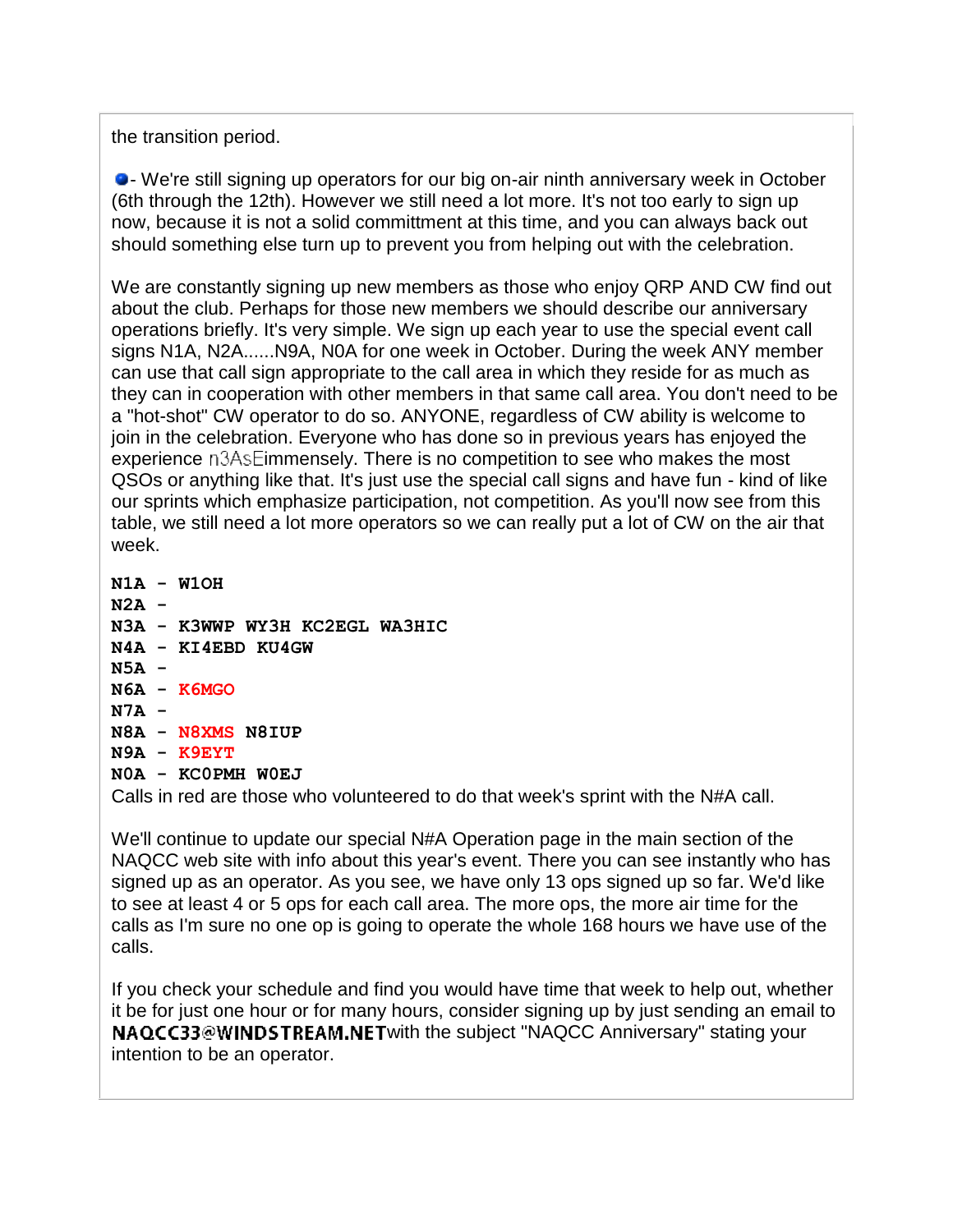We'll again be using our special scheduler where you can post your operating times on the NAQCC web site in real time. That proved very successful last year. So successful that we are also providing that service the rest of the year as well. See the main page of the NAQCC web site for details.

- Since we haven't had a hidden call winner for the past 15 issues, we're making this the final issue with a hidden call. In fact we have THREE hidden calls in this final hidden call issue. Only 10 out of 85 hidden calls have been found by their owner, and that seems to make it something that is no longer needed and a lot of useless work. Somewhere in this newsletter are three call signs of members in three places that are definitely out of context and containing a mix of upper and lower case letters. If one is YOUR call sign and YOU find it, email NAQCC33@WINDSTREAM.NETBEFORE the publication date of the next newsletter (JUL 13) and win a gift certificate for 100 NAQCC QSL cards produced by the CheapQSLs.com company run by Hal K6RF (#0171) and donated by the NAQCC thanks to your generous monetary donations to the club. Cheap refers only to the price, not the quality of the cards. They are beautiful and a great way to show your pride in being a NAQCC member. See the main page of the web site to find out how to purchase your own cards.



### **4. CHAPTER NEWS:**

Here is where our club chapters present news about their chapter activities. We currently have four chapters - European, Texas, Western Pennsylvania, and Florida. We're looking forward to expanding that roster further, but so far no one else seems interested in enjoying the fun of being in a chapter. Chapters are more or less independent local gatherings organized by NAQCC members in a geographical area and subject to a list of guidelines under the auspices of the NAQCC. They provide great opportunities to fellowship with other hams in an area who are interested in the same type of ham radio Kd5uGYactivities, namely QRP and CW. If you would be interested in starting a chapter in your area, let us know and we'll send a copy of the guidelines. Remember our latest perk for Chapter members: Those who are members of one of our chapters can publicize any portable operations done as a Chapter function similar to what the WPA Chapter and Florida Chapter members have been doing doing for their portable operations. Such publicity helps a lot in providing activity for the operations. If there isn't yet a chapter in your area, you will have to form one to take advantage of this. If you are already a chapter member, just send an announcement exactly as you want posted to NAQCC33@WINDSTREAM.NET and we will post it for you. Make the subject of the email "NAQCC portable operation" for quickest action. Be sure to mention the Chapter prominently somewhere in the announcement, and be sure to submit a write-up on your operation for posting in your Chapter News section of the newsletter. Such a write-up goes to KD2MX@ARRL.NET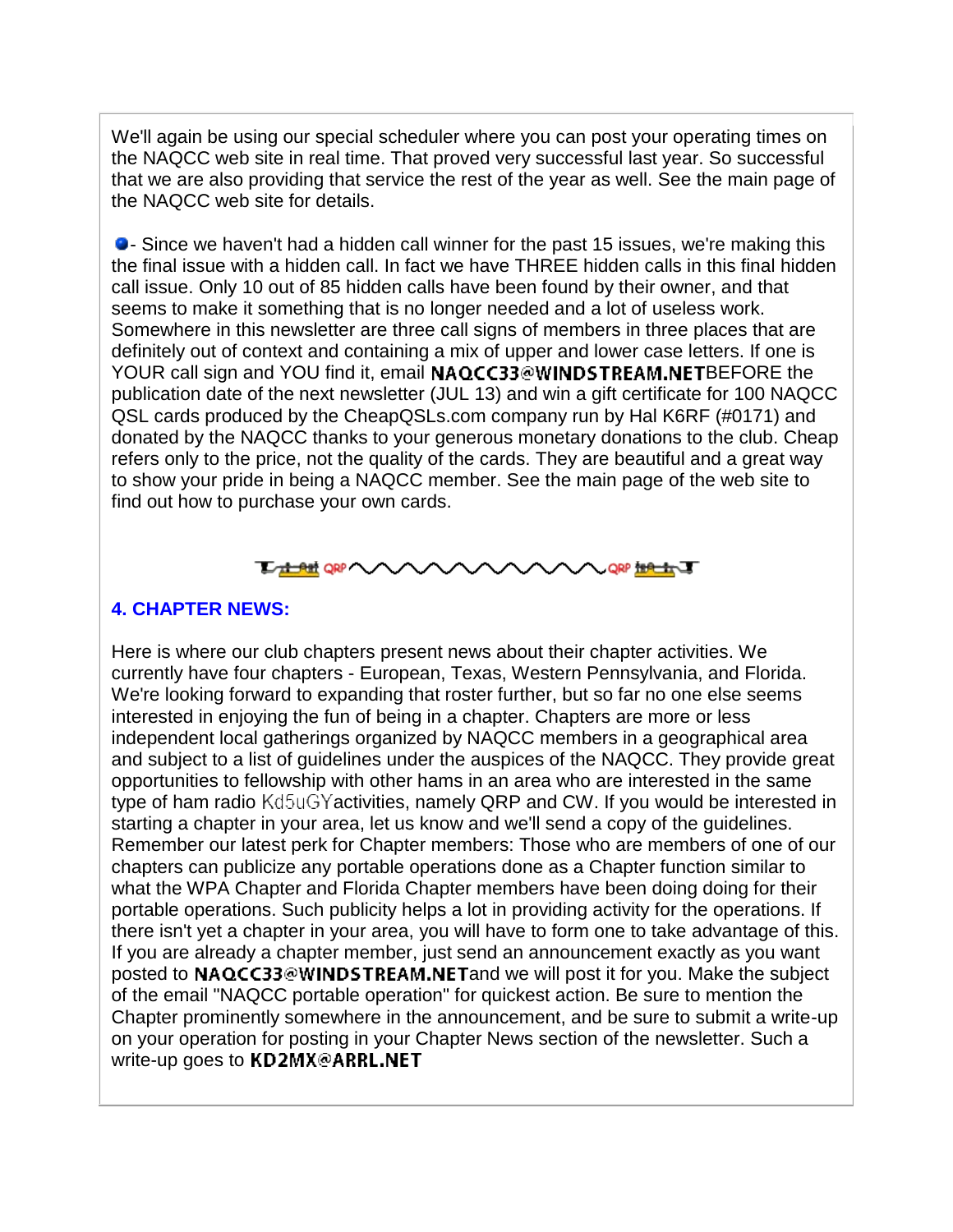# **NAQCC EUROPEAN CHAPTER:**



Items in this section are from EU Chapter President Matt MW3YMY unless otherwise credited. Questions or comments should go to MATT@MATTIRELAND.CO.UKThe EU Chapter web site is at <http://www.naqcc-eu.org/>

### **Sprints**

The dates of the remaining 2013 sprints are given in the table below. This information is also [available on the website in a printer-friendly format,](http://naqcc-eu.org/sprints/rules/2013_sprint_schedule.pdf) should you wish to keep it for your records:

# **Month Sprint date**

| June   | Monday, 17th              |
|--------|---------------------------|
| July   | Wednesday, 10th           |
| August | Monday, 19th              |
|        | September Wednesday, 11th |
|        | October Monday, 21st      |
|        | November Wednesday, 13th  |
|        | December Monday, 16th     |

The European sprints are fun, informal, monthly contests designed to be enjoyable to radio amateurs with all degrees of contesting experience. Please take part to support your local chapter and increase activity and awareness of QRP/CW on this side of the Atlantic. All are welcome to participate, not just members in Europe, and we now regularly obtain reports of trans-Atlantic QSOs in our sprints.

# **NAQCC FLORIDA CHAPTER:**

Items in this section are from the FL Chapter unless otherwise credited. Questions or comments should go to NAQCCFL@YAHOO.COM

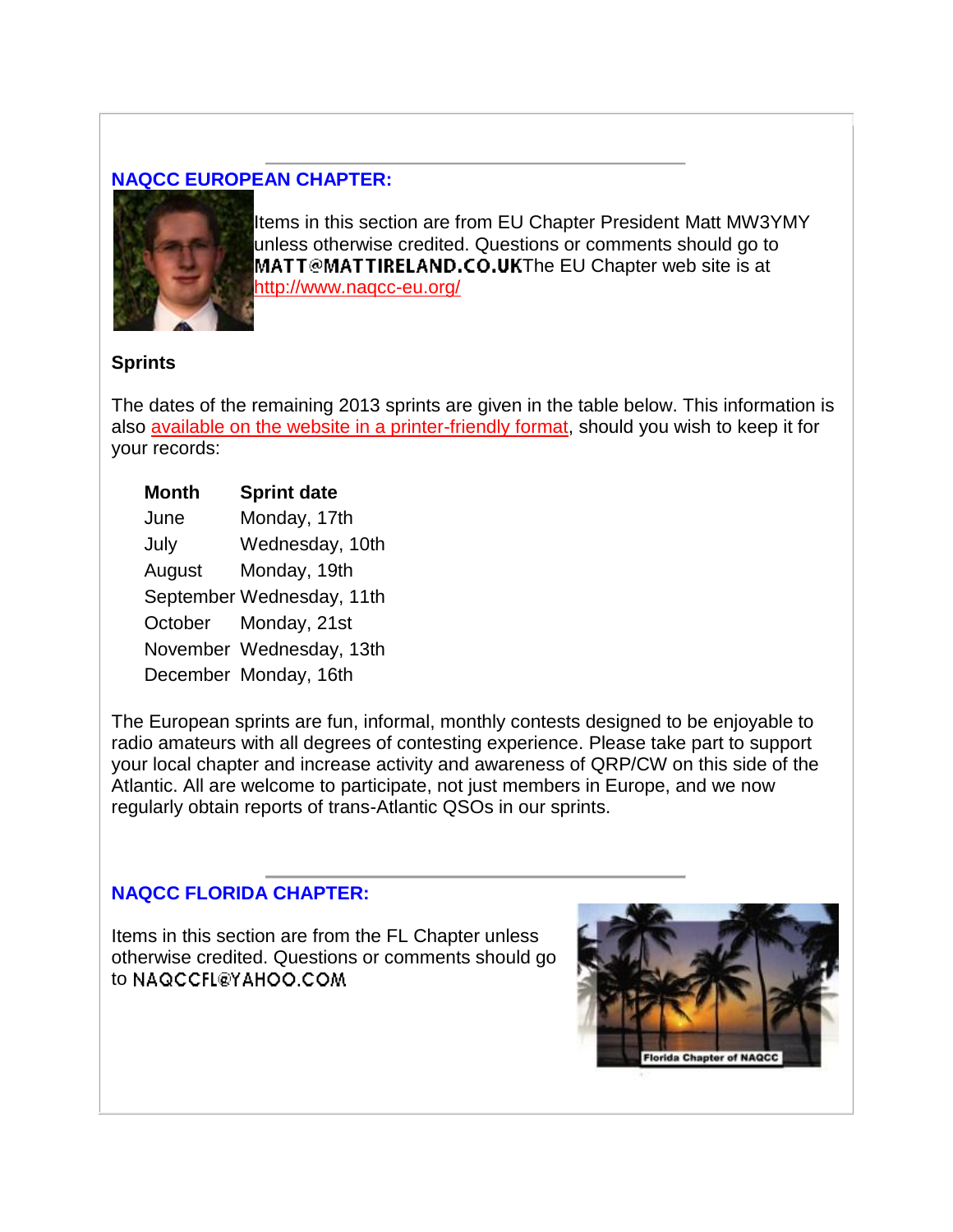# **NAQCC TEXAS CHAPTER:**



Items in this section are from TX Chapter Director Ron K5DUZ unless otherwise credited. Questions or comments should go to WEBMASTER7388@NAQCCTX.COMThe TX Chapter web site is at <http://www.naqcctx.com/>

# **NAQCC WESTERN PENNSYLVANIA CHAPTER:**

Items in this section are from John K3WWP unless otherwise credited. Questions or comments should go to NAQCC33@WINDSTREAM.NETAll chapter news can be found ONLY here in this section of the newsletter.



Tom WY3H, his XYL JoAnne, and two sons Ethan W3IRS and Ariel KC3AHO, Mike KC2EGL, and John K3WWP set up a NAQCC table at the Butler, PA hamfest on June 2. A good time was had by all, as we signed up a few new members, and had a chance to meet quite a few of our current members. Here's a picture of Tom, Mike, and John at the table taken by member Bob W3BBO.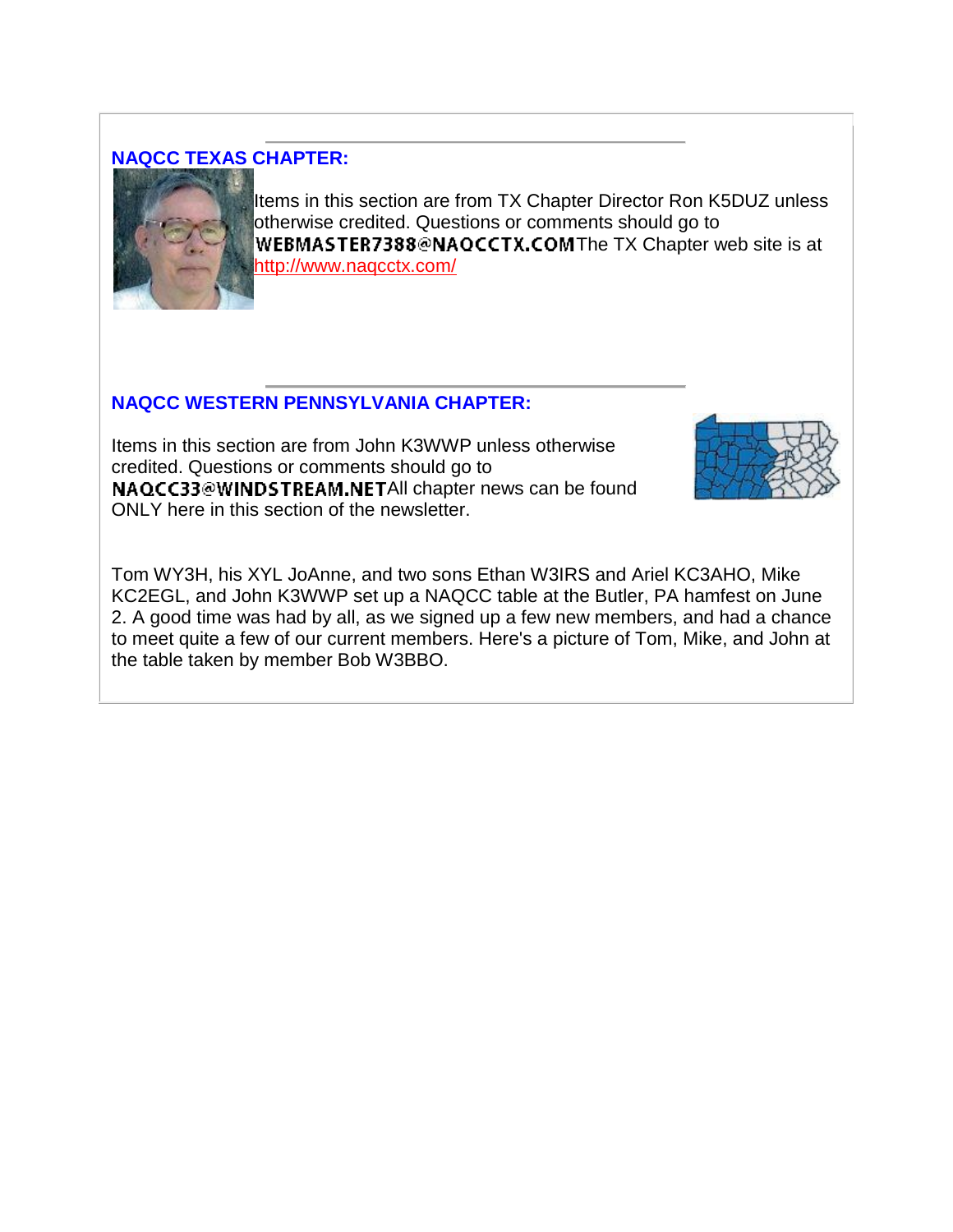

Mike came down to my (K3WWP) house after work on Saturday, and we got in the AL QSO Party for a while and chased some DX before heading off to bed so we could get up early to head to Butler. The highlight of the operating session was Mike working HQ3W in Honduras for his 100th CW DX country. Congrats on the new DXCC Mike.

We did get up early Sunday morning, had some breakfast, then headed off to Butler. Because of some glitches with Mike's GPS system, we got an unexpected tour of some roads we hadn't been on before. But that's another story. We did arrive at the hamfest and found Tom and his family already there. We set up the table with the NAQCC info and some gear that Mike wanted to sell. Mike didn't have any takers though. Things slowed down overall and we decided to shut down about an hour before the end of the hamfest.

Mike and I came back here, and the first thing we did was to advertise Mike's gear on QRZ.net and QTH.net. That turned out much more successful and Mike got responses to the ads before he left for home that evening. We also did a little ham related work adjusting Mike's paddle which apparently was disturbed at the hamfest - and a couple other little things. We had dinner at Long John Silver's, then watched a Prisoner episode, after which Mike headed home early because there was a long detour between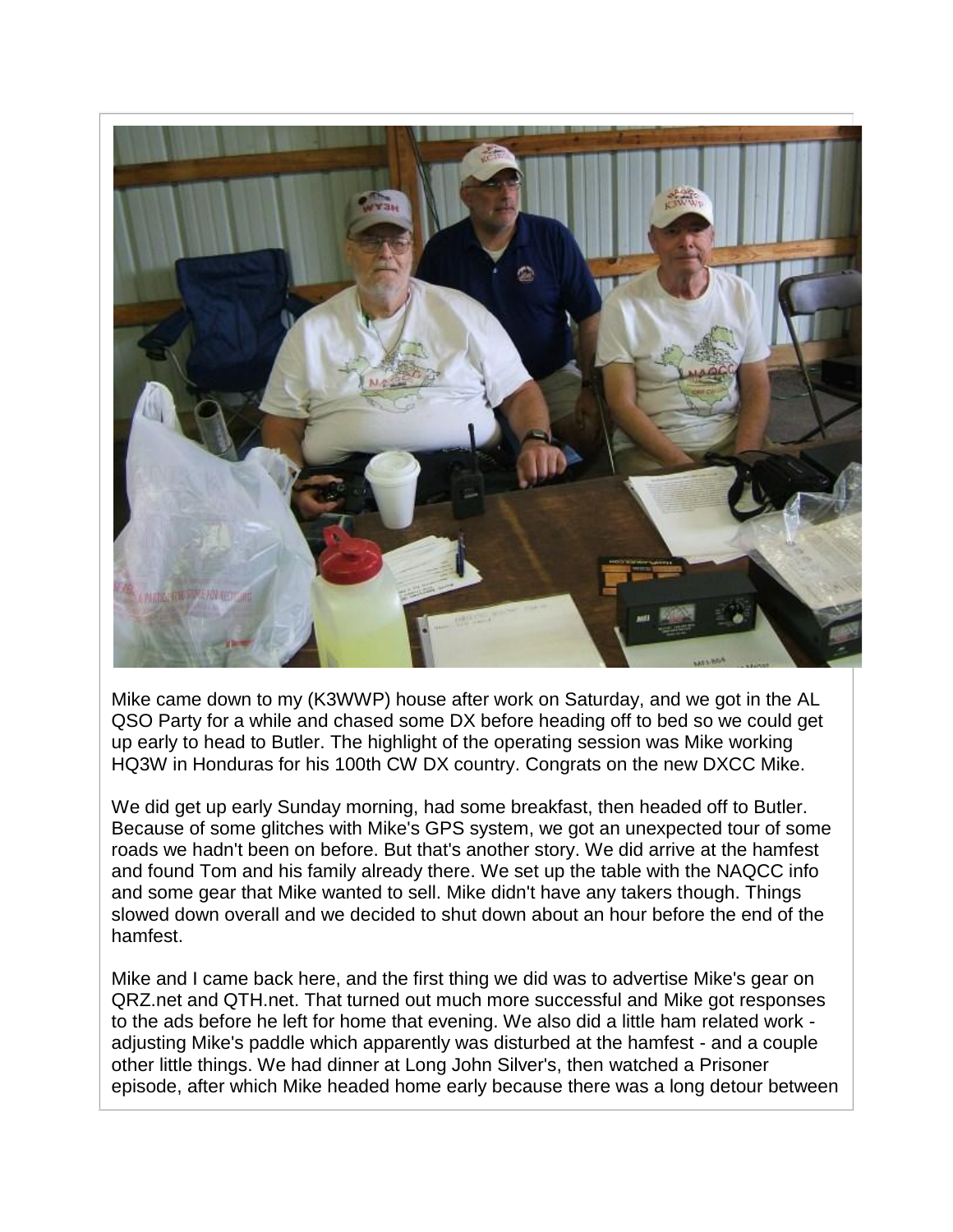Kittanning and Brookville.

The WPA Chapter is going to set up an operation for Field Day on Tom's property with a handful of WPA Chapter members. We'll have more about that after the fact in the next newsletter.

Also Mike and I (and maybe Don K3RLL?) are planning our first parkpedition of the year on July 3rd. As usual, we'll put out the info on our email list just before that to notify members who wish to work us and get a 5 point Friendship Club QSO with our club call N3AQC.



#### **5. NAQCC QRS NETS:**

News and net reports in this section are from QRS Net Manager Craig N4PLK unless otherwise credited. Questions or comments should go to N4PLK@VERIZON.NET



**Catching up on last month's check-ins, here is a two-month, combined list. Thanks for your participation as the bands improve.**

**73, Craig N4PLK NAQCC # 5775 QRS Nets Manager n4plk@verizon.net**

**NAQCC Main QRS Net (NQN) - Sunday, 8:00 PM Eastern Time, 7.060 Mhz 4-7-13 N4PLK (NCS) -13- N4PLK N6TLU K1IEE W3UEC W4HH KU4GW K3NLT WA4VCT N9RLO KK4KOE K9KEA NI2F N8IUP 4-14-13 N4PLK (NCS) -7- N4PLK N6TLU W3UEC W4HH K1IEE K4LXY KU4GW 4-21-13 N4PLK (NCS) -13- N4PLK N4JD K4LXY K1IEE WM4X W4HH N6TLU W4PGM KK4KOE WA4VCT N9RLO KG0YR VA3PEN 4-28-13 N4PLK (NCS) -11- N4PLK N6TLU W4HH N9RLO KU4GW WA4VCT KG0YR W8TAF AB3RU N3JJT K9EYT 5-5-13 N4PLK (NCS) -9- N4PLK N6TLU W3UEC W4HH K3NLT WA4VCT K1IEE N9RLO W3HZZ 5-12-13 N4PLK (NCS) -10- N4PLK N6TLU K3NLT W3UEC W4HH AB3RU K4LXY KG0YR N8IUP KD8RUQ**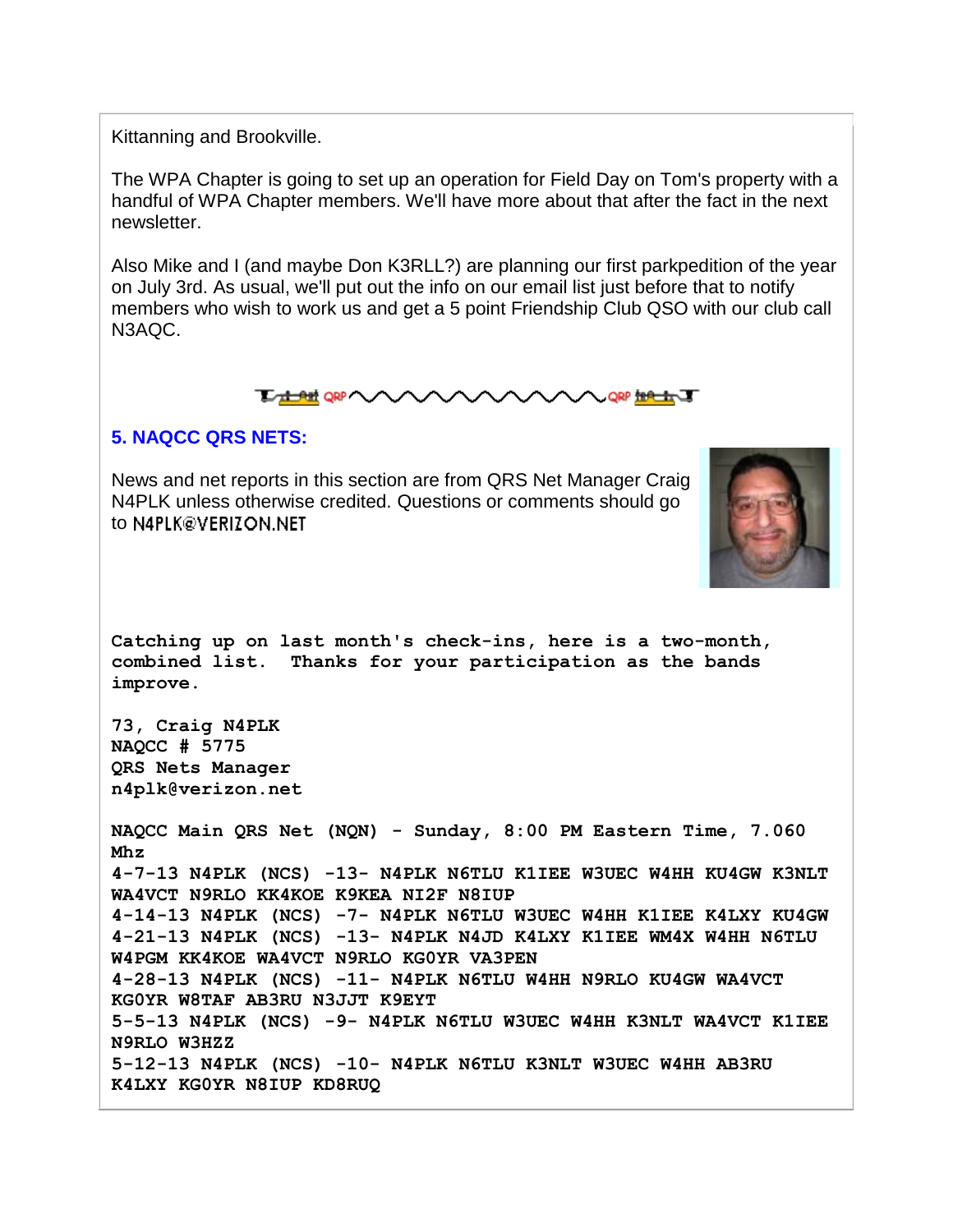**5-26-13 N4PLK (NCS) -13- N4PLK W3UEC K1IEE AB3RU WA1GOV N2DVD WA4VCT KG0YR K9EYT KB2HUK AC0BQ KC8THY W2BEW NAQCC East Texas QRS Net (ETN) - Monday, 7:00 PM Central Time, 7.060 Mhz 4-8-13 KE5YGA (NCS) -3- KE5YGA W5IQS KG0YR 4-15-13 KA5TJS (NCS) -5- KA5TJS KE5YUM W0CC W5IQS 4-22-13 KA5TJS (NCS) -2- KA5TJS KE5YGA 4-29-13 KA5TJS (NCS) -5- KA5TJS KE5YUM KE5YGA NQ2D KG0YR 5-6-13 KA5TJS (NCS) -6- KA5TJS KE5YUM KE5YGA W5IQS KG0YR N7NET 5-13-15 KA5TJS (NTS) -7- KA5TJS KE5YUM N7NET W5IQS N9RLO KG0YR 5-20-13 KA5TJS (NCS) -3- KA5TJS KE5YGA W5IQS 5-27-13 KA5TJS (NCS) -4- KA5TJS KE5YGA W5IQS N5DRG NAQCC Pacific NorthWest QRS Net (PNW) - Thursday, 7:00 PM, Pacific Time, 3.574 MhZ and 7.121 Mhz 4-4-13 KE7LKW (NCS) -11- KE7LKW WA7WBY K6DMT KR5RR K7ZNP WB4SPB KA6AIL VE7FLY AD7BP KG0YR WB7EUX 4-11-13 KE7LKW (NCS-80m) -7- N6KIX K7ZNP WB4SPB AD7BP KD7HXN N7QR 4-11-13 KR5RR (NCS-40m) -5- KR5RR W7MWF K6DMT N6KIX VE7FLY KR5RR 4-18-13 KE7LKW (NCS-80m) -5- KE7LKW N6KIX WB4SPB AD7BP KR5RR 4-18-13 KR5RR (NCS-40m) -7- KR5RR WB7EUX W7MWF N6KIX VE7FLY WA7KME VE7DWG 4-25-13 KE7LKW (NCS-80m) -9- KE7LKW WB7EUX KR5RR WB4SPB K7ZNP AD7BP WA7KME VE7FLY W7MWF 5-2-13 KR5RR (NCS-80m) -8- KJ6YFD W7MWF K6DMT WB7EUX K7JGS VE7DWG VE7FLY KR5RR 5-2-13 KE7LKW (NCS-40m) -6- KE7LKW KR5RR WB4SPB K7ZNP AD7BP N6KIX 5-9-12 WB4SPB (NCS-80m) -3- WB4SPB K7ZNP AD7BP 5-9-13 N6KIX (NCS-40m) -3- N6KIX K6DMY KE7LKW 5-16-13 KE7LKW (NCS-80m) -6- KE7LKW W7MWF WB4SPB K7ZNP AD7BP WA0UWH 5-16-13 KR5RR (NCS-40m) -4- KR5RR W7MWF KJ6YFD K7GS 5-23-13 KE7LKW (NCS-80m) -5- KE7LKW N5DJY WB4SPB W7IZ KA6AIL 5-23-13 KR5RR (NCS-40m) -4- KR5RR W7MWF K6DMT KE7WPK NAQCC Rocky Mtn Regional/Continental QRS Net (RMR) - Tuesday, 3:00 PM Mountain Time, 14.0625 Mhz 4-9-13 WC7S (NCS) -7- WC7S K2HT K0DTJ WB7EUX KE6OIO AD7BP K6MGO 4-16-13 WC7S (NCS) -6- WC7S AD7BP W5HNS KE6OIO KA4RUR K0DTJ 4-23-13 WC7S (NCS) -6- WC7S K0DTJ AD7BP AF9W WA6ARA AA6EQ 5-7-13 WC7S (NCS) -5- WC7S KG0YR KE6OIO AD7BP KF7WNS 5-14-13 WC7S (NCS) -6- WC7S KG0YR K0DTJ KE6OIO W1PID AD7BP 5-21-13 WC7S (NCS) -4- WC7S KA4RUR AD7BP KK4BNC**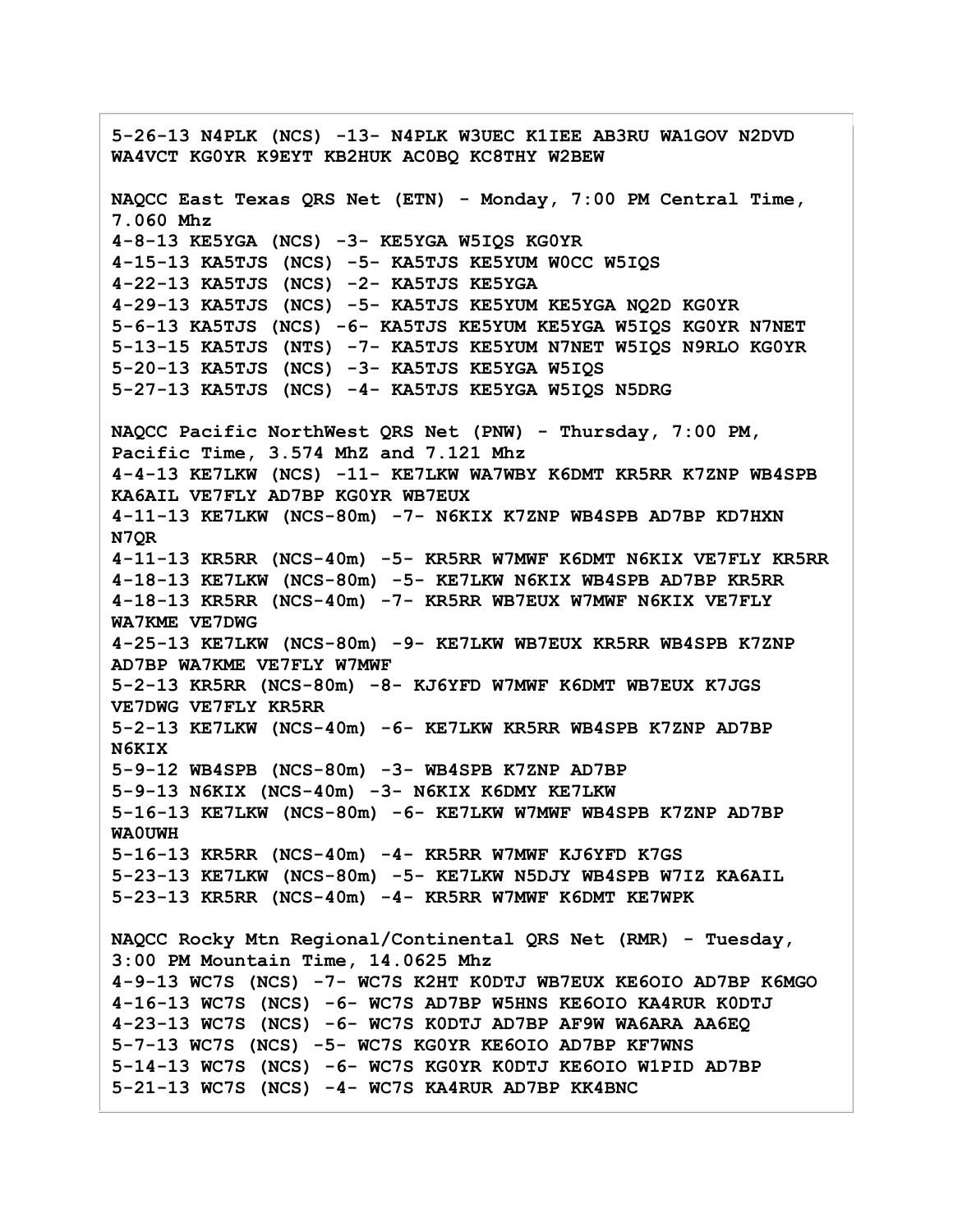**NAQCC Rocky Mtn Regional/Continental QRS Net (RMR) - Thursday, 3:00 PM Mountain Time, 14.0625 Mhz 4-18-13 WC7S (NCS) -3- WC7S AD7BP AA7CU 4-26-13 WC7S (NCS) -6- WC7S K0DTJ AD7BP AF9W WA6ARA AA6EQ 5-2-13 WC7S (NCS) -6- WC7S K0DTJ W5GW K9JWV 5-9-13 WC7S (NCS) -5- WC7S KE6OIO W5HNS KA4RUR AD7BP 5-16-13 WC7S (NCS) -10- WC7S NE5DL NS7E AA7CU K0DTJ W5HNS VE7KBN/P KA4RUR AD7BP KG0YR 5-30-13 WC7S (NCS) -6- WC7S K0DTJ AA7CU W3HZZ K6OIO AD9DX**

**NAQCC East Coast QRS Net (ECN) - Thursday, 8:00 PM Eastern Time, 7.060 Mhz 4-11-13 KG4KGL (NCS) -2- KG4KGL K9VON**



# **6. NAQCC CW ASSISTANCE PROJECT:**



Items in this section are from CW Assistance Project Coordinator Ron K5DUZ unless otherwise credited. If you are interested in helping out or need help with any CW and/or

QRP matters contact: K5DUZ - NAQCCSKED@FLASH.NETOR VE3FUJ -

**VE3FUJ@WIGHTMAN.CA** 

Since we haven't heard a word from Ron for a few months now, it looks like Brion will be taking over more and more of our CW Assistance Program. So I've asked him to introduce himself and also provide some CW guidance info for this section of our newsletter starting with this issue.

Hi all! ------ I'm Brion VE3FUJ. Some time back back in the past I offered John my help. After a few veiled prods John thought that perhaps I could help. There were a few pages in the "CW Assistance" links rather devoid of info so he graciously allowed me the opportunity to fill in some missing pages.

I'm new at this, so I'll start by telling you a few things about myself. Bear with me. I came to Canada in 1956, and settled in Ontario. I had caught the Radio-bug in the Old Country a few months before I left. And by the early 60's I had settled down enough to do something about it. I found the Hamilton Amateur Radio Club, ARC, ran courses for Beginners and Advanced Amateur Radio, in one of the local Secondary Schools, I enrolled in Beginners Class in Fall 63 and got my Basic license in Spring of 64 following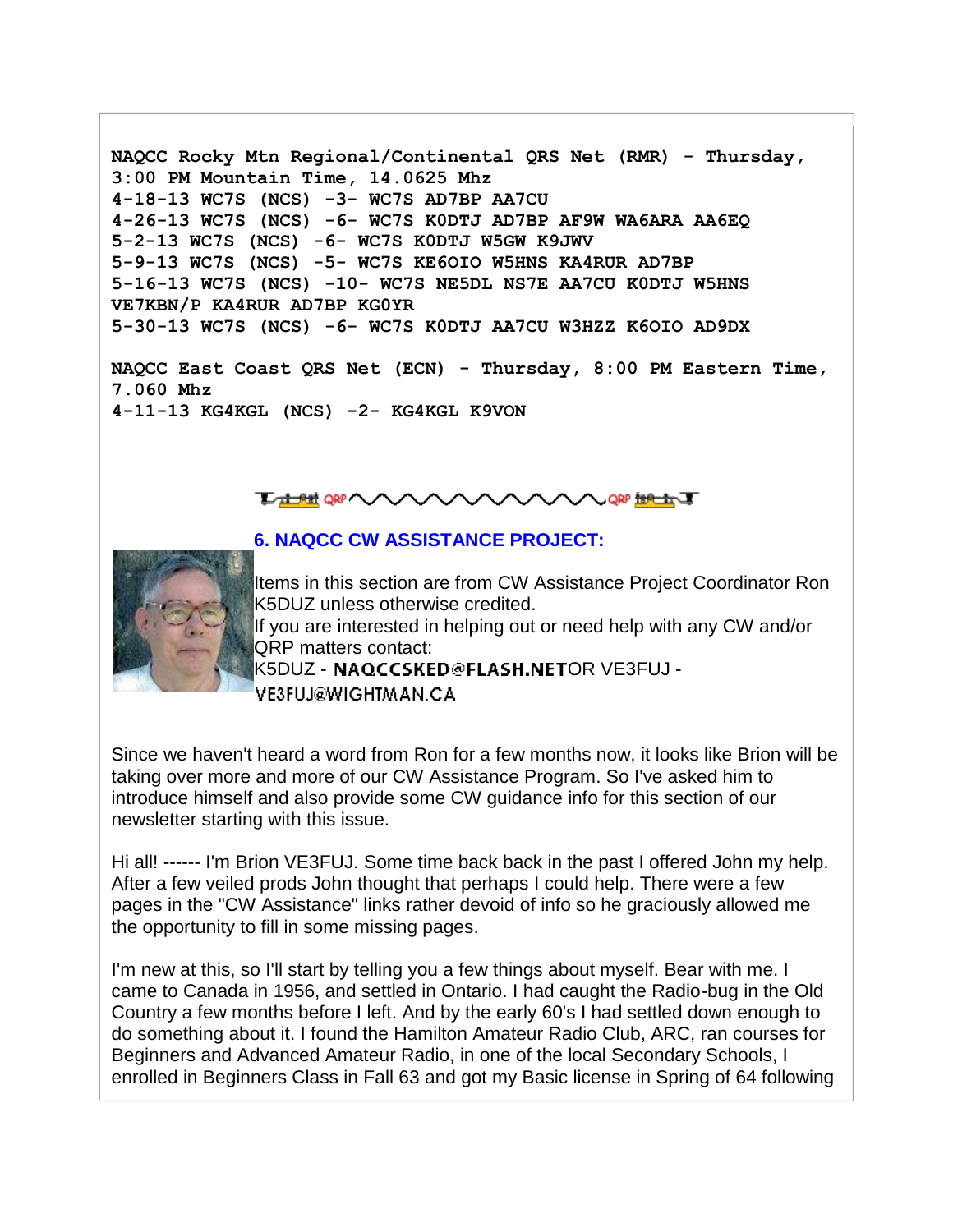the next two Winter I attended Advanced Classes to further my knowledge in Radiotheory and passed my Advanced in Spring 66. My "English" may lack in correctness as I never went to school in this Country, except the afore mentioned Night-classes, so I was never taught the basic grammar. Even after nearly 60 years of speaking "English" I still haven't got it right, according to a higher authority (my XYL, also from the old Country but went to school here). Be that as it may.

Listening to the Bands I'm both elated and at the same time appalled at what I hear. Elated by the Morse Code activity taking place. Appalled at some Op's lack of Code generating Proficiency, fortunately they are in the Minority. It seems that the Majority of Op's in that Category prefers the "Bug". I don't know what it is, is it because they think that speed makes up for sloppy Code? Also I expect they have never listened to themselves, nor gotten an honest report on their Code Proficiency. Which is really a shame, with a bit of effort they may become good Op's. So to those Op's I say again! --- - Accuracy takes precedence over speed at all times ------ It is not how fast you say it but rather how well you say it. A message that has to be repeated one or more times Defeat the purpose of precise Communication, and CW is precise. ----- If you are of late experiencing rather "short Qso's" or don't seem to be able to get many contacts calling CQ on a seemingly well occupied Band, it may be a Red Flag telling you it may be time to record your Fist and take a listen (it really is an eye opener). So you may say, I've been pounding Brass for umpteen millennium and never had a complaint, and WHO does he think he is? Op's will be, generally, too polite to tell you, but rather try and avoid you, or should you answer their CQ, to keep it politely short. No matter how long you've been at it, take a listen to yourself at the first opportunity and at regular intervals, (and also remember that your side tone always sounds perfect, or though its far from the actual reality) lest you should try and descend into your bad habit once again.

If for whatever reason you are unable to handle a manual code generating device, Bug, bare foot Cootie or a straight key, you can resort to Key-board generated Code. This day and age there is no excuse for poor code, and has been said many times before ---- -- habits are hard to break ------ Yes but remember that both good and bad habits are equally hard to break. So lets make an effort to clean it up and perhaps Enjoy it more? Brion VE3FUJ

See the [CW Assistance](http://naqcc.info/cw.html) section of the web site and the new content from Brion that is there.

**The det QRP** 



**7. CW CARTOON OF THE MONTH:**

Let's take a comedy and/or nostalgia break now courtesy of Dick Sylvan W9CBT NAQCC #2062. Dick has been a long-time QRP/CW operator. One of his many talents is being a cartoon artist. Dick's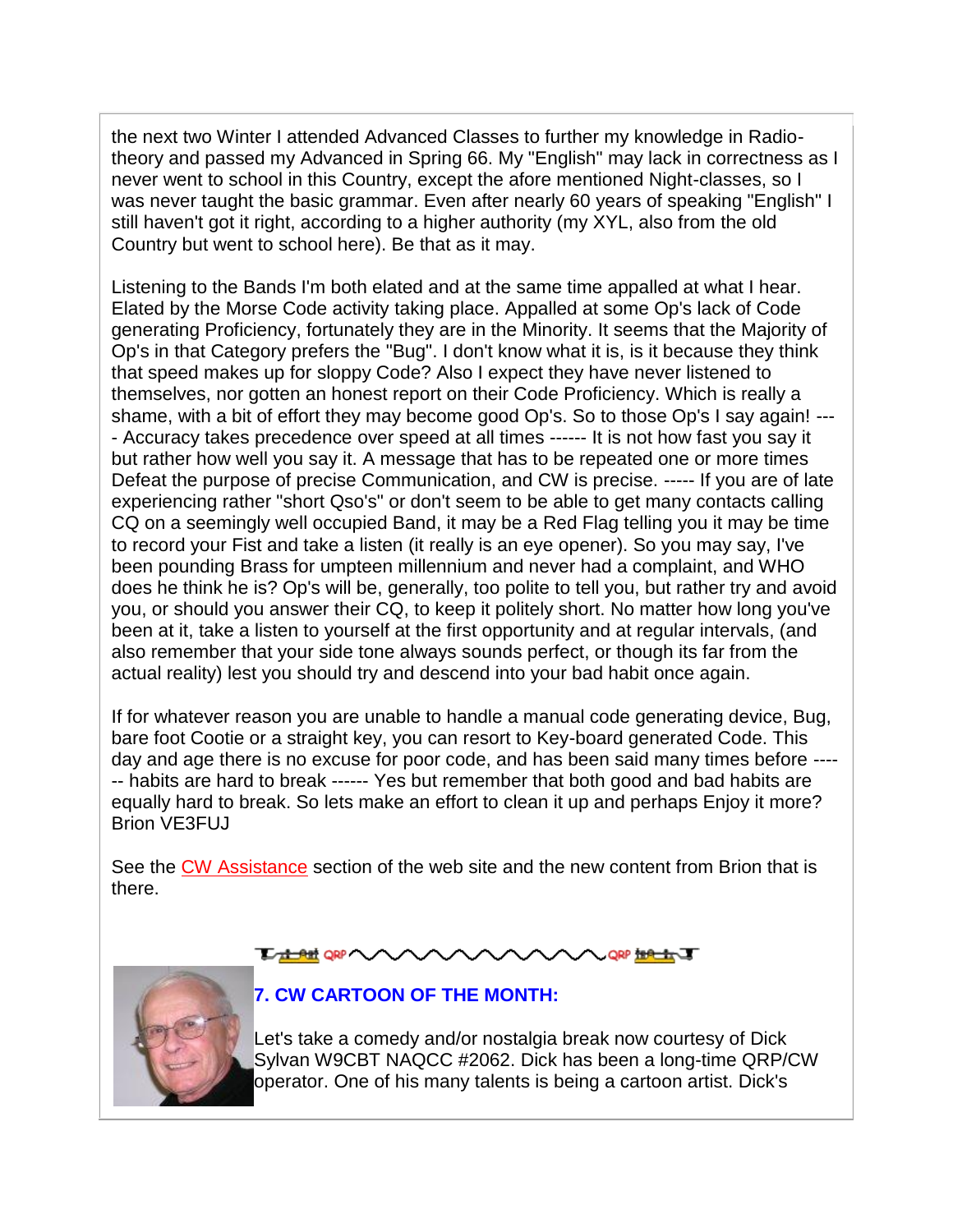cartoons appear monthly in the K9YA Telegraph, a free ham radio eZine, where he is staff cartoonist. The NAQCC is very honored to reprint Dick's cartoons originally published in the [K9YA Telegraph.](http://www.k9ya.org/) Dick has also authored a book entitled "Hi Hi - A Collection of Ham Radio Cartoons" available via [his web site.](http://www.k9ya.org/w9cbt/) Dick's cartoons made their debut in our NAQCC Newsletter Issue #058, November 17, 2007, and a new cartoon currently appears in every issue.



**The part QRP QRP THAT THE**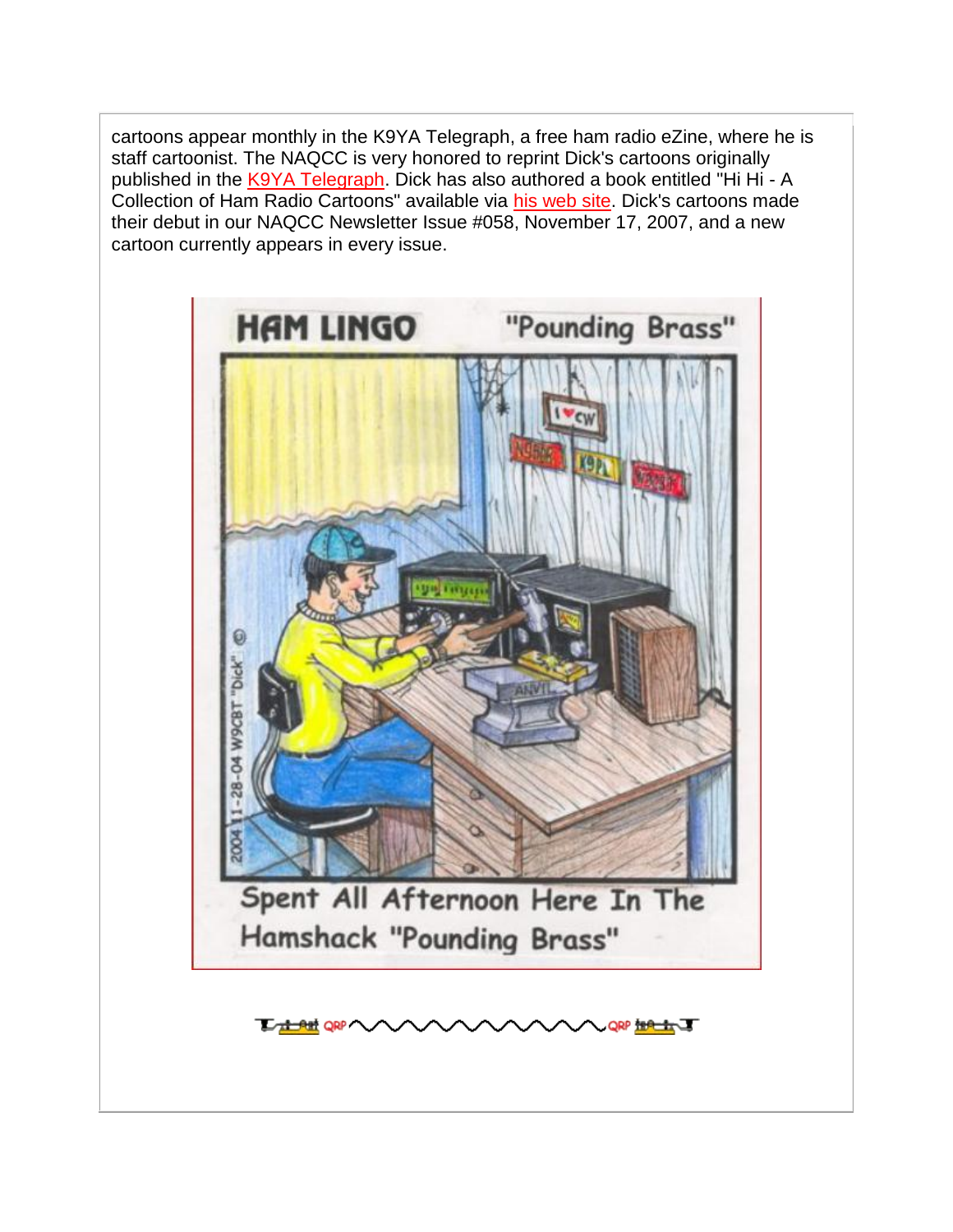# **8. RECENT AWARD WINNERS:**

| 1000 MPW Awards: |                         |                                             |
|------------------|-------------------------|---------------------------------------------|
| 0218 N3CU        | $-04/08/13$             |                                             |
| 0219 N3CU        | $-04/08/13$             |                                             |
| 0220 N3CU        | $-04/08/13$             |                                             |
| 0221 N3CU        | $-04/08/13$             |                                             |
| 0222 N3CU        | $-04/08/13$             |                                             |
| 0223 W1UV        | $-04/10/13$             |                                             |
| 0224 WOEJ        | $-04/11/13$             |                                             |
| 0225 WOEJ        | $-04/11/13$             |                                             |
| 0226 WOEJ        | $-04/11/13$             |                                             |
| 0227 N3CU        | $-04/11/13$             |                                             |
| 0228 W1UV        | $-04/13/13$             |                                             |
| 0229 W1UV        | $-04/10/13$             |                                             |
|                  | 0230 MW0RSS - 04/16/13  |                                             |
|                  | 0231 MW0RSS - 04/16/13  |                                             |
| 0232 N3CU        | $-04/16/13$             |                                             |
| 0233 WU1V        | $-04/18/13$             |                                             |
|                  | 0234 K3WWP - $04/19/13$ |                                             |
| 0235 K3WWP       | $-04/19/13$             |                                             |
| 0236 WU1V        | $-04/20/13$             |                                             |
| 0237 N3CU        | $-04/23/13$             |                                             |
| 0238 N3CU        | $-04/23/13$             |                                             |
| 0239 N3CU        | $-04/23/13$             |                                             |
| 0240 N3CU        | $-04/24/13$             |                                             |
| 0241 K3WWP       | $-04/25/13$             |                                             |
| 0242 N3CU        | $-04/27/13$             |                                             |
| 0243 N3CU        | $-04/29/13$             |                                             |
| 0244 N3CU        | $-04/29/13$             |                                             |
| 0245 LZ3RN       |                         | - 05/04/13 ground plane                     |
| 0246 LZ3RN       |                         | - 05/04/13 ground plane                     |
| 0247 N3CU        |                         | - 05/04/13 center-fed Zepp@50'              |
| 0248 K3WWP       |                         | - 05/12/13 Vertical dipole on side of house |
| 0249 K3WWP       |                         | - 05/12/13 Vertical dipole on side of house |
|                  |                         | 0250 VE2ZA - 05/19/13 Random wire           |
|                  |                         | $0251$ VE2ZA - $05/19/13$ Random wire       |
|                  |                         | 0252 N3CU - 05/19/13 center-fed Zepp@50'    |
|                  |                         | 0253 N3CU - 05/19/13 center-fed Zepp@50'    |
|                  |                         | 0254 KE6K - 05/23/13 Challenger DX Vertical |
|                  |                         | 0255 AB3SI - 05/26/13 Long wire             |
|                  |                         | 0256 9A7DCK - 05/27/13 40/20 Inverted V     |
|                  |                         | 0257 VE3DTI - 06/02/13 43' vertical wire    |
|                  |                         |                                             |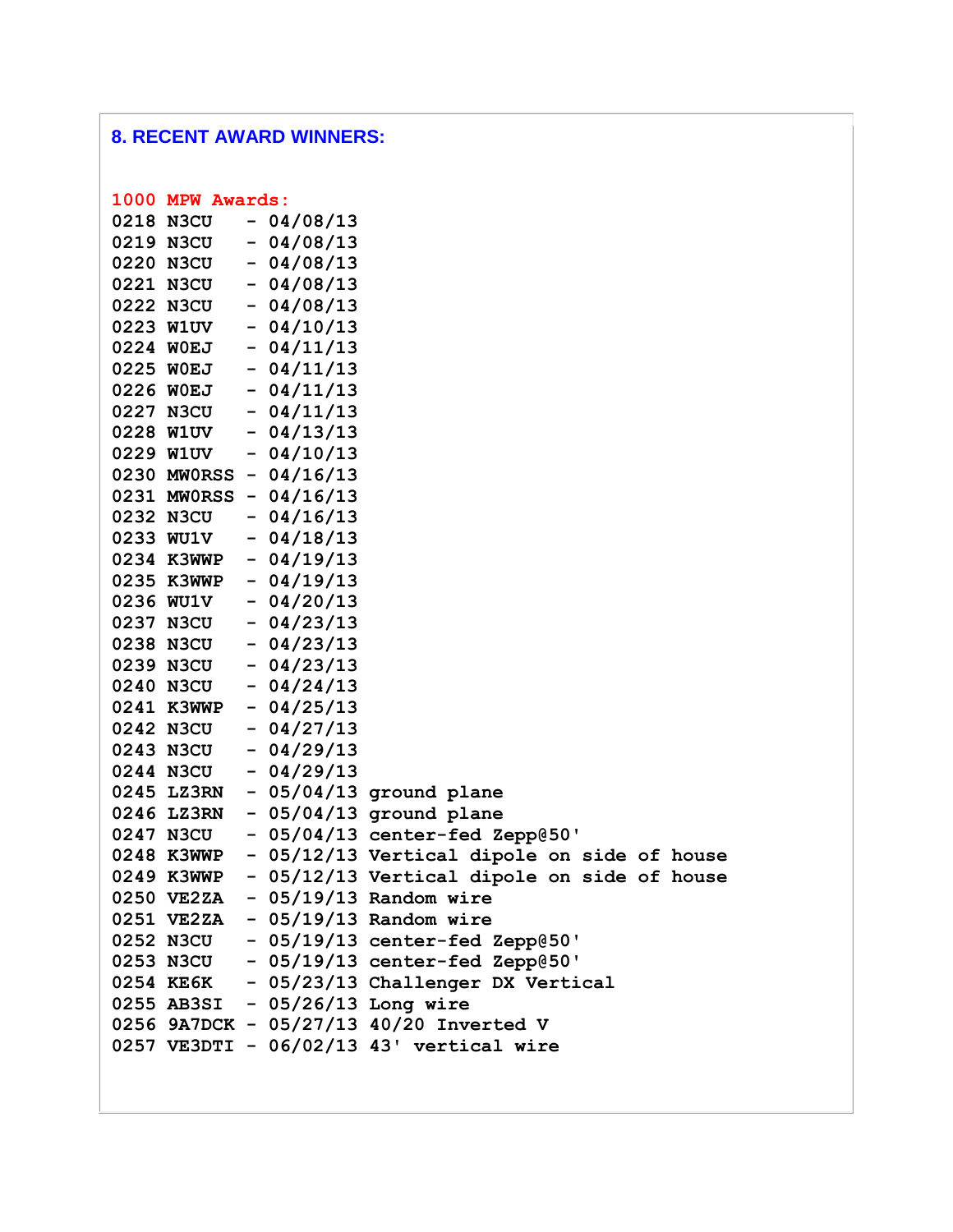```
*********************
QSO-a-Day Awards:
One Month 2013:
30 Days 2013:
0002 KC2EGL - 4/18/13 (3/14-4/12)
*********************
2XQRP Awards:
50 Points:
0018 AB9YC - 5/20/13
*********************
30-30 Awards:
One month
0027 W4TZM Apr 2013 - 04/26/13
0028 W4TZM May 2013 - 05/29/13
Magnum:
0009 W4TZM Mar-Apr 2013 - 05/29/13
*********************
Alphabet Prefix USA Awards:
Honor Roll World Update:
K3WWP 589 - 4/19/13
*********************
DXCC Category A (QRP) Awards:
0011 - K1YAN 04/29/13
*********************
WAC Category A (QRP) Awards:
0025 WU1V - 4/10/13
Endorsements:
0025 WU1V - 20M - 4/10/13
0011 K1YAN - 17M - 4/22/13
```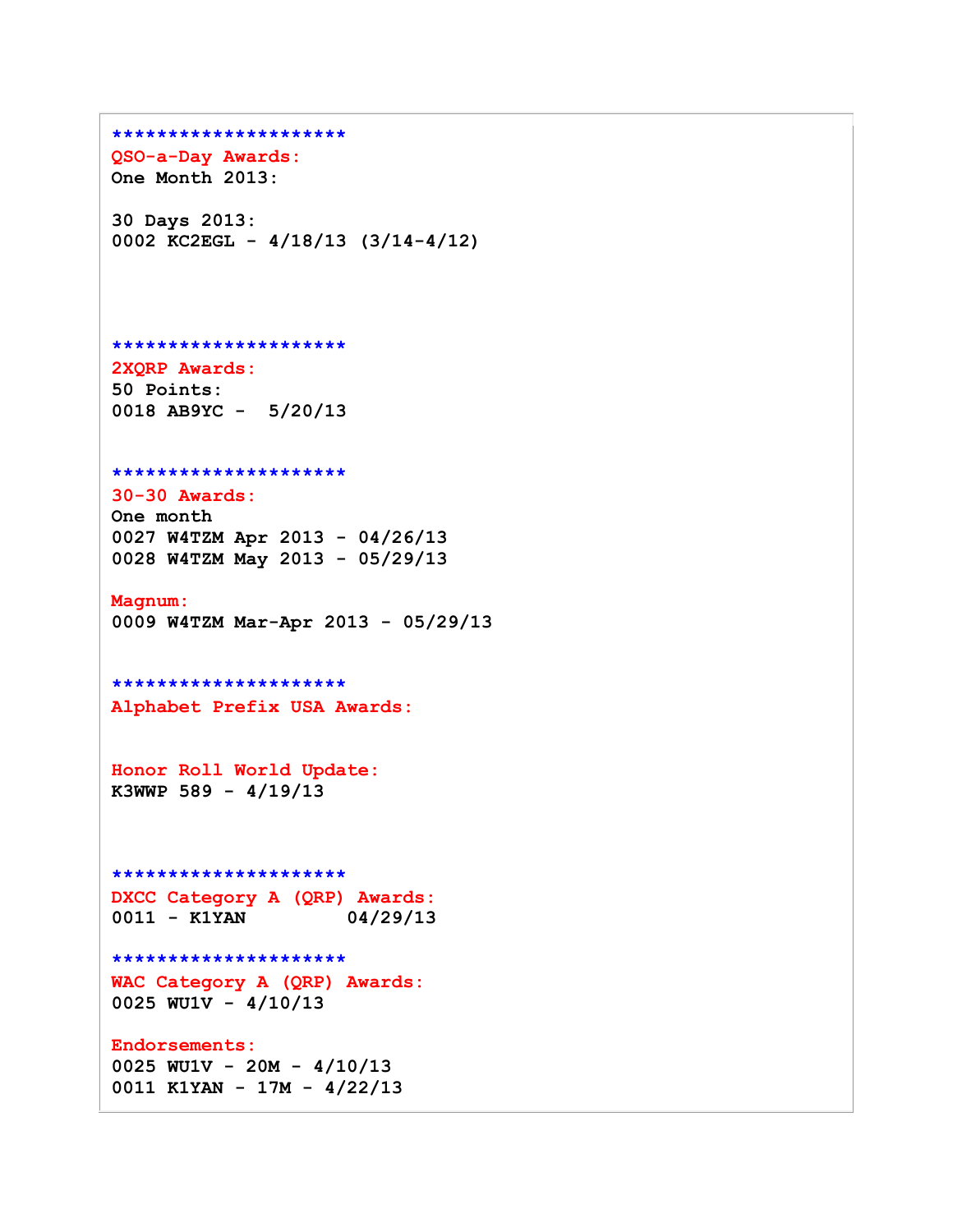#### **\*\*\*\*\*\*\*\*\*\*\*\*\*\*\*\*\*\*\*\*\***

A bit of a slowdown in awards during the month of May. Probably due to the nice weather enabling folks to spend more time outdoors away from their rigs.

For a complete listing of our award winners and more details, see [Awards](http://naqcc.info/awards.html) on the web site.





# **9. MEMBER SPOTLIGHT:**

This section is managed by Paul N8XMS and any questions about it should go to PHUFF@MI.RR.COM. Paul selects members at random and asks them if they would like to be featured in the Member Spotlight in the newsletter.

# **Don Matthesen K0HP #5251**



Hi, I'm Don, K0HP, and I live in Spearfish, SD, in the Black Hills. We're just a few miles from Sturgis Motorcycle Rally, the old west town of Deadwood and Mt. Rushmore.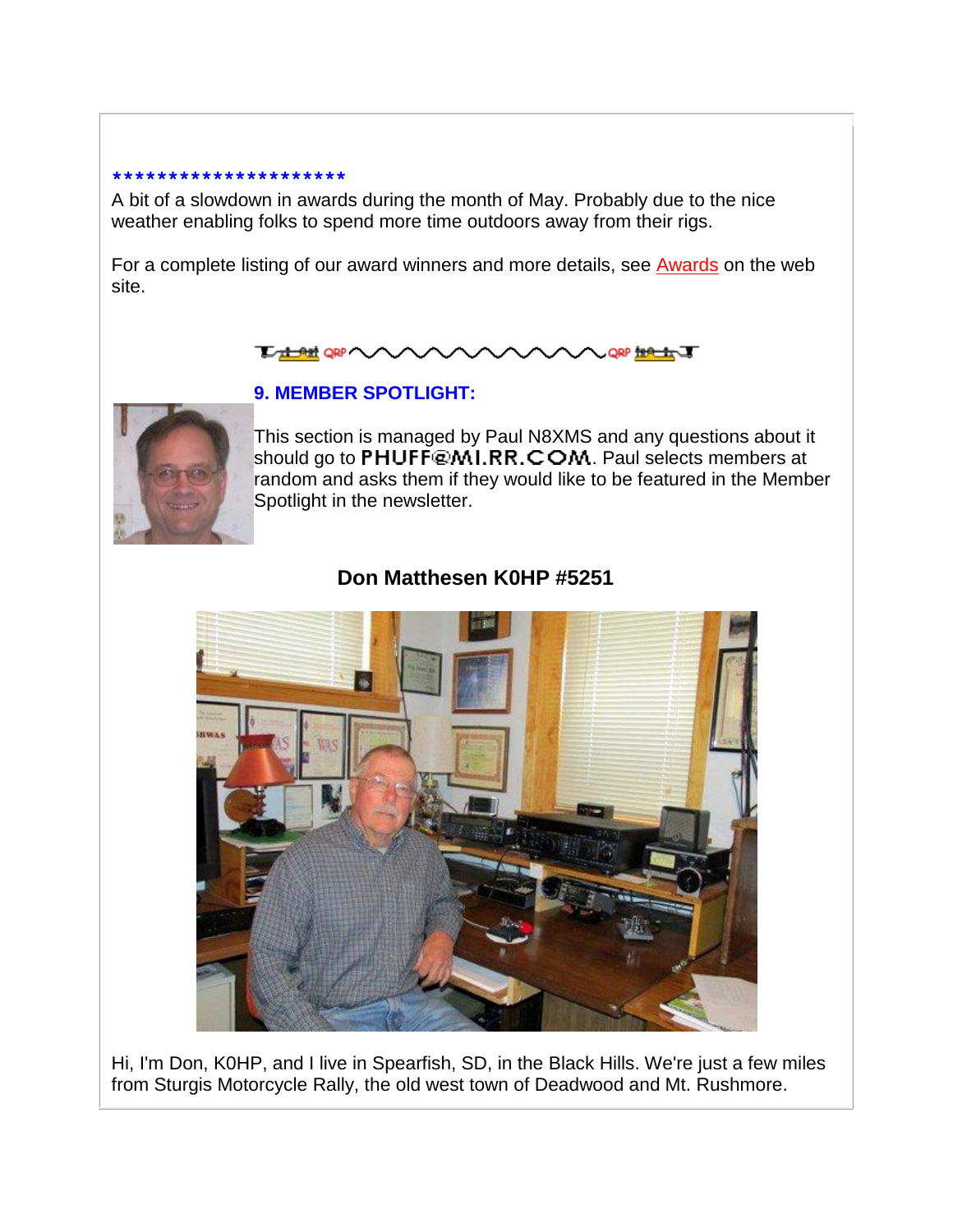As a seventh-grader I came across an ARRL Handbook in the Sundance, WY, library and that was the beginning of my ham hobby. I renewed and read the handbook so many times the binding fell apart and the librarian told me to just keep it. I was first licensed in 1958 as KN7EPP with help from Elmers W7CAK and W7RJR. Later, I held K7EPP, WB0JFN, and W0PHP.

My station includes an FT-920, K-1, K-2, TS-570 and a few pieces of vintage tube gear. Antennas are dipoles for 80 and 40, 1/4 wave vertical on 80, inverted vee on 160m, triband yagi at 50', and a 160m fullwave loop used mainly for receiving.

I enjoy morning contacts with friends on 80m SSB, plus CW operating and DXing, restoring vintage gear, antenna building, homebrewing and casual contesting. I have a collection of telegraph keys and a few of my favorites are an "Electro Bug", J-37 with leg clamp, and a HAL FYO paddle. I've especially enjoyed all the interesting people I've met and friendships made through the years via Amateur Radio.

I have 5BWAS,160m WAS and 5BDXCC, all with 100 watts. I've started collecting QRP contacts with my Elecrafts. I just put a K-2 together this winter and I'm looking forward to a lot of CW portable operating this summer.

Hope to meet you on the radio!

#### **LAMORAVA A QRP HALLET**

# **10. NEWS ITEMS AND ARTICLES BY OUR MEMBERS:**



This section is a forum for you to tell other members what you've been up to on the ham bands or to submit an article dealing with some aspect of CW and QRP operation or equipment. Examples might include, but not limited to, antenna projects, QRP and/or SDR equipment, tuners, battery technology, keyers, logging, or other related topic of interest to the QRP community.

Send your news items and articles to our news editor Paul KD2MX at KD2MX@ARRL.NET. Deadline for submitting news items for the next newsletter is Jul 11. For your convenience any links in this section will open in a new browser window so you can come immediately back here to the newsletter just by closing that extra window. DISCLAIMER: Any views expressed in this section are those of the member submitting them, and may or may not be those of the NAQCC or its officers.

**• From John K3WWP #0002 FC 1** - My big news is all above, and I'm not going to comment further on it here.